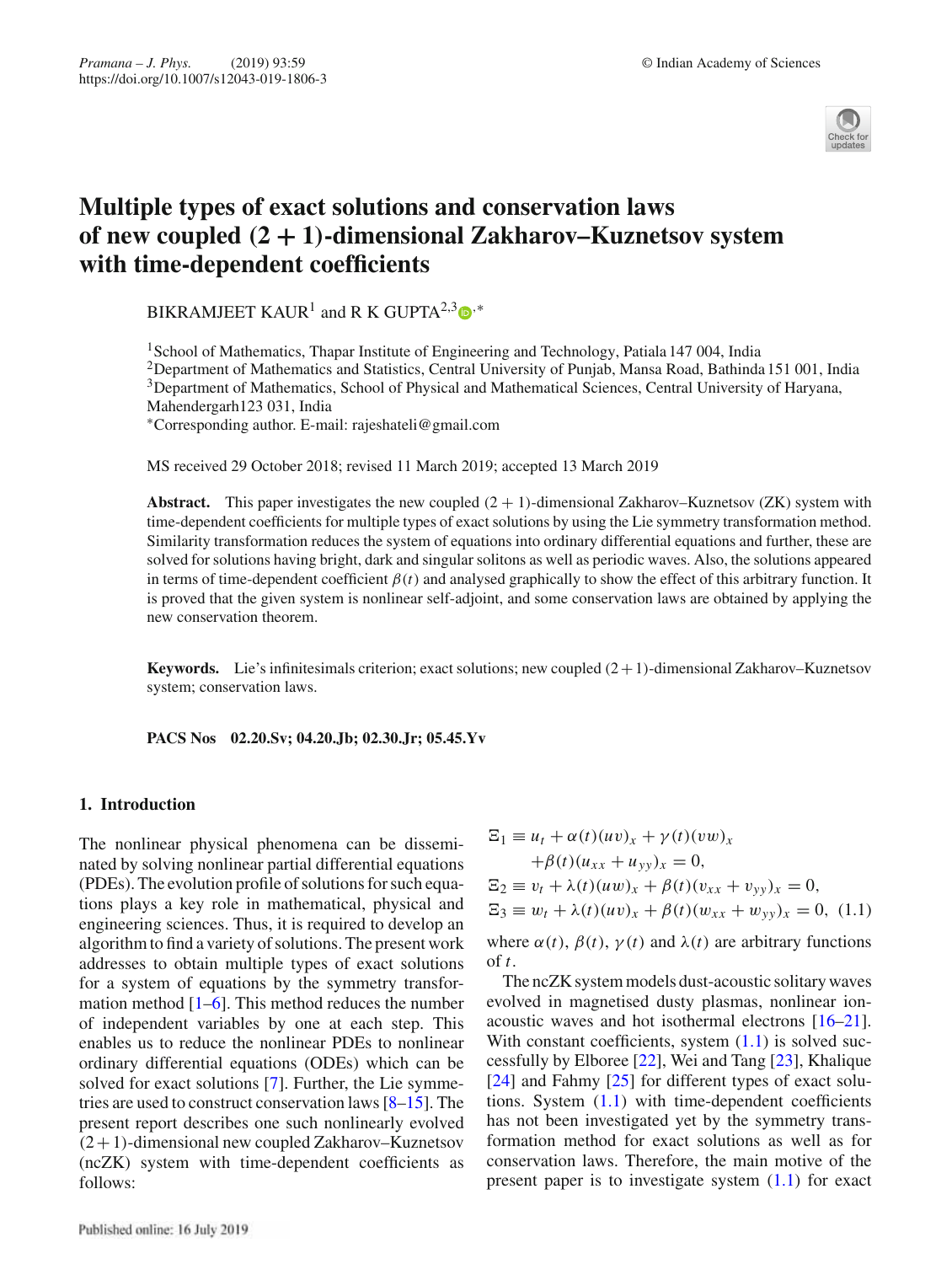solutions and conservation laws via the symmetry transformation method.

The paper is structured as follows. Section 2 presents the stepwise procedure for determining the Lie infinitesimal symmetries, symmetry groups and optimal systems. Further, in §3, similarity solutions and reduced ODEs are obtained corresponding to vector fields of optimal system, and reduced ODEs are analysed for getting multiple types of exact solutions. Then, some of the solutions are represented graphically. In §4, the nonlinear self-adjointness of the system is proved and the new conservation theorem is employed to determine the non-trivial conservation laws.

# **2. Lie symmetry transformations**

This section presents the Lie symmetry transformation criterion to find exact solutions for system  $(1.1)$ . For Lie infinitesimal symmetries, consider an infinitesimal generator of the following form [1]:

$$
\Gamma = \xi_1 \frac{\partial}{\partial t} + \xi_2 \frac{\partial}{\partial x} + \xi_3 \frac{\partial}{\partial y} + \eta_1 \frac{\partial}{\partial u} + \eta_2 \frac{\partial}{\partial v} + \eta_3 \frac{\partial}{\partial w},
$$
(2.1)

where  $\xi_1$ ,  $\xi_2$ ,  $\xi_3$ ,  $\eta_1$ ,  $\eta_2$  and  $\eta_3$  are functions of  $(t, x, y, u, v, w)$ . The third-order prolongation  $Pr<sup>3</sup> \Gamma$  of  $\Gamma$  for system (1.1) is given as follows:

$$
Pr3 \Gamma = \Gamma + \eta_1^t \frac{\partial}{\partial u_t} + \eta_1^x \frac{\partial}{\partial u_x} + \eta_1^{xxx} \frac{\partial}{\partial u_{xxx}}
$$
  
+ 
$$
\eta_1^{xyy} \frac{\partial}{\partial u_{xyy}} + \eta_2^t \frac{\partial}{\partial u_t} + \eta_2^x \frac{\partial}{\partial v_x}
$$
  
+ 
$$
\eta_2^{xxx} \frac{\partial}{\partial v_{xxx}} + \eta_2^{xyy} \frac{\partial}{\partial v_{xyy}} + \eta_3^t \frac{\partial}{\partial u_t}
$$
  
+ 
$$
\eta_3^x \frac{\partial}{\partial w_x} + \eta_3^{xxx} \frac{\partial}{\partial w_{xxx}} + \eta_3^{xyy} \frac{\partial}{\partial w_{xyy}}, \quad (2.2)
$$

where  $\eta_1^t$ ,  $\eta_2^t$ ,  $\eta_3^t$ ,  $\eta_1^x$ ,  $\eta_2^x$ ,  $\eta_3^x$ ,  $\eta_1^{xxx}$ ,  $\eta_2^{xxx}$ ,  $\eta_3^{xxx}$ ,  $\eta_1^{xyy}$ ,  $\eta_2^{xyy}$ and  $\eta_3^{xyy}$  are the extended infinitesimals [1]. Equation (2.1) represents the Lie point symmetry of the ncZK system if the following conditions hold:

$$
Pr3 \Gamma(\Xi_1)|_{\Xi_1=0, \Xi_2=0, \Xi_3=0} = 0,
$$
  
\n
$$
Pr3 \Gamma(\Xi_2)|_{\Xi_1=0, \Xi_2=0, \Xi_3=0} = 0,
$$
  
\n
$$
Pr3 \Gamma(\Xi_3)|_{\Xi_1=0, \Xi_2=0, \Xi_3=0} = 0.
$$
\n(2.3)

The following symmetry equations are obtained from eq. (2.3):

$$
\eta_1^t + \alpha'(t)\xi_1(uv)_x + \alpha(t) \n\times (u\eta_2^x + \eta_1 v_x + \eta_1^x v + u_x \eta_2) \n+ \gamma'(t)\xi_1(vw)_x + \gamma(t) \n\times (v\eta_3^x + \eta_2 w_x + \eta_2^x w + v_x \eta_3) \n+ \beta'(t)\xi_1 u_{xxx} + \beta(t)\eta_1^{xxx} \n+ \beta'(t)\xi_1 u_{xyy} + \beta(t)\eta_1^{xyy} = 0, \n\eta_2^t + \lambda'(t)\xi_1(uw)_x + \lambda(t) \n\times (u\eta_3^x + \eta_1 w_x + \eta_1^x w + u_x \eta_3) \n+ \beta'(t)\xi_1 v_{xxx} + \beta(t)\eta_2^{xyx} \n+ \beta'(t)\xi_1 v_{xyy} + \beta(t)\eta_2^{xyy} = 0, \n\eta_3^t + \lambda'(t)\xi_1(uv)_x + \lambda(t) \n\times (u\eta_2^x + \eta_1 v_x + \eta_1^x v + u_x \eta_2) \n+ \beta'(t)\xi_1 w_{xxx} + \beta(t)\eta_3^{xyx} = 0.
$$
\n(2.4)

Using the extended infinitesimals in eq.  $(2.4)$  and by equating the coefficients of like derivatives of *u*, v and w, we have obtained the over-determined system of linear PDEs and the solution of over-determining equations reads as follows:

$$
\xi_1 = \frac{1}{\beta(t)} \bigg( 3a_1 \int \beta(t) dt + a_4 \bigg),
$$
  
\n
$$
\xi_2 = a_1 x + a_3, \ \xi_3 = a_1 y + a_2,
$$
  
\n
$$
\eta_1 = a_5 u, \ \eta_2 = a_5 v, \ \eta_3 = a_5 w,
$$
\n(2.5)

where  $a_1$ ,  $a_2$ ,  $a_3$ ,  $a_4$ ,  $a_5$  are arbitrary constants and the coefficients  $\alpha(t)$ ,  $\beta(t)$ ,  $\gamma(t)$ ,  $\lambda(t)$  follow the subsequent conditions:

$$
\beta(t)\gamma(t)(2a_1 + a_5) + (-\beta_t\gamma(t) + \beta(t)\gamma'(t))\xi_1 = 0,\n\beta(t)\alpha(t)(2a_1 + a_5) + (-\beta_t\alpha(t) + \beta(t)\alpha'(t))\xi_1 = 0,\n\beta(t)\lambda(t)(2a_1 + a_5) + (-\beta_t\lambda(t) + \beta(t)\lambda'(t))\xi_1 = 0.
$$
\n(2.6)

From eq.  $(2.5)$ , the one-dimensional Lie algebra  $[1,11]$ is generated by the following vector fields:

$$
\Gamma_1 = \frac{1}{\beta(t)} \partial t, \quad \Gamma_2 = \partial x, \quad \Gamma_3 = \partial y,
$$
  
\n
$$
\Gamma_4 = u \partial u + v \partial v + w \partial w,
$$
  
\n
$$
\Gamma_5 = x \partial x + y \partial y + \frac{3 \int \beta(t) dt}{\beta(t)} \partial t.
$$
 (2.7)

These vector fields generate one-parameter groups  $G(\epsilon)$ :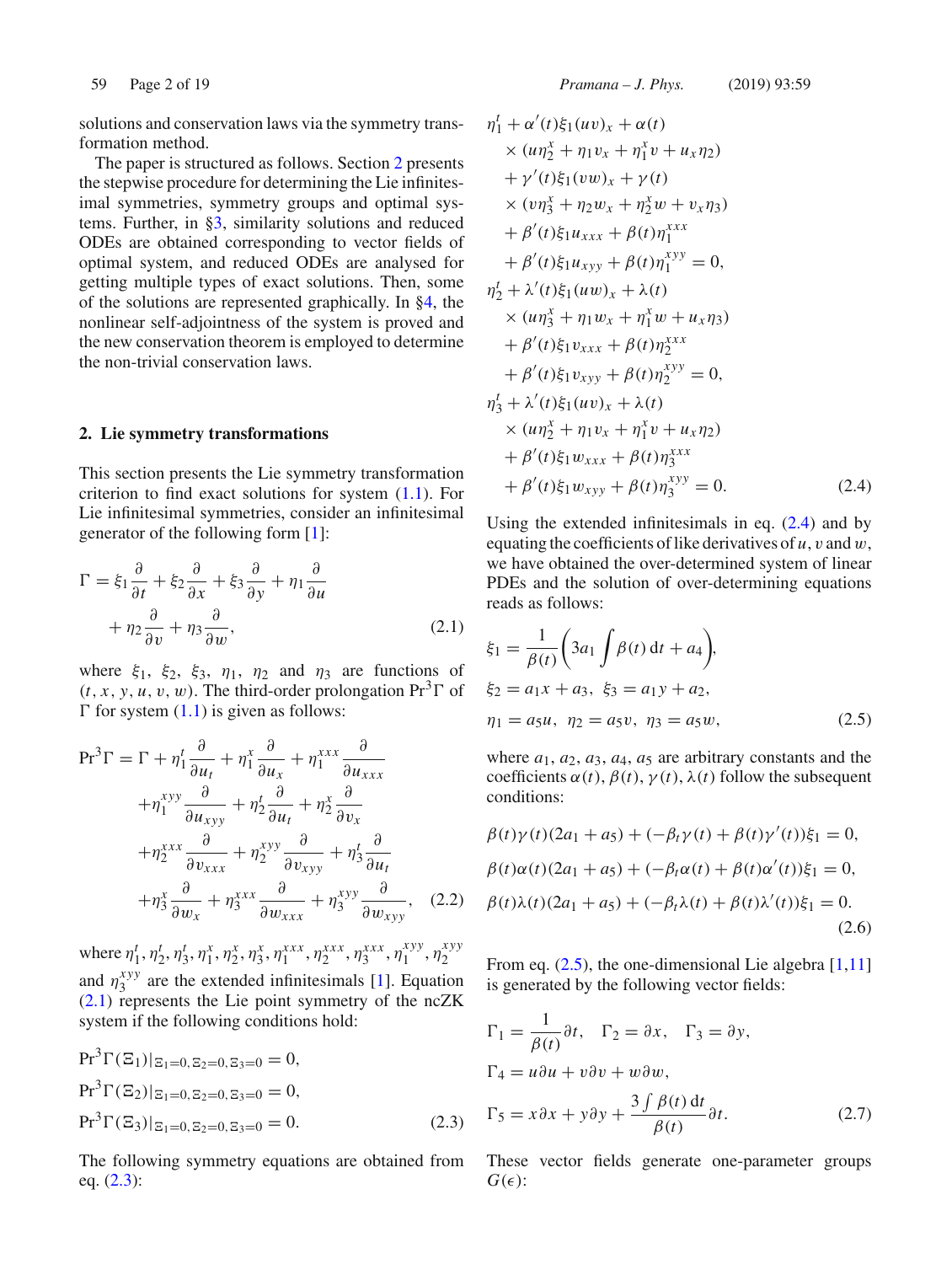$$
G_1: (x, t, y, u, v, w) \to \left(x, t + \frac{\epsilon}{\beta(t)}, y, u, v, w\right),
$$
  
\n
$$
G_2: (x, t, y, u, v, w) \to (x + \epsilon, t, y, u, v, w),
$$
  
\n
$$
G_3: (x, t, y, u, v, w) \to (x, t, y + \epsilon, u, v, w),
$$
  
\n
$$
G_4: (x, t, y, u, v, w) \to (x, t, y, u e^{\epsilon}, v e^{\epsilon}, w e^{\epsilon}),
$$
  
\n
$$
G_5: (x, t, y, u, v, w)
$$

$$
\rightarrow \left(xe^{\epsilon}, t + \epsilon \frac{3 \int \beta(t) dt}{\beta(t)}, ye^{\epsilon}, u, v, w\right), \tag{2.8}
$$

where various  $G_i$  ( $i = 1, 2, ..., 5$ ) represent the symmetry groups and we can state the following theorem that leads to the optimal system  $[1,11]$ .

**Theorem 2.1.** *If*  $u = P(x, t, y), v = Q(x, t, y), w =$  $R(x, t, y)$  *represents the solution of system*  $(1.1)$ *, so are the functions*

$$
(u^{(1)}, v^{(1)}, w^{(1)}) = \left( P\left(x, t - \frac{\epsilon}{\beta(t)}, y\right),
$$
  
\n
$$
Q\left(x, t - \frac{\epsilon}{\beta(t)}, y\right), R\left(x, t - \frac{\epsilon}{\beta(t)}, y\right) \right),
$$
  
\n
$$
(u^{(2)}, v^{(2)}, w^{(2)}) = (P(x - \epsilon, t, y), Q(x - \epsilon, t, y),
$$
  
\n
$$
R(x - \epsilon, t, y)),
$$
  
\n
$$
(u^{(3)}, v^{(3)}, w^{(3)}) = (P(x, t, y - \epsilon), Q(x, t, y - \epsilon),
$$
  
\n
$$
R(x, t, y - \epsilon)),
$$
  
\n
$$
(u^{(4)}, v^{(4)}, w^{(4)}) = (e^{\epsilon} P(x, t, y), e^{\epsilon} Q(x, t, y),
$$
  
\n
$$
e^{\epsilon} R(x, t, y)),
$$
  
\n
$$
(u^{(5)}, v^{(5)}, w^{(5)}) = \left( P\left(xe^{-\epsilon}, t - \epsilon \frac{3 \int \beta(t) dt}{\beta(t)}, ye^{-\epsilon}\right), \right)
$$
  
\n
$$
Q\left(xe^{-\epsilon}, t - \epsilon \frac{3 \int \beta(t) dt}{\beta(t)}, ye^{-\epsilon}\right),
$$
  
\n
$$
R\left(xe^{-\epsilon}, t - \epsilon \frac{3 \int \beta(t) dt}{\beta(t)}, ye^{-\epsilon}\right).
$$
  
\n(2.9)

It describes that for each subgroup of symmetry groups  $G_i$  ( $i = 1, 2, \ldots, 5$ ), there will be a family of groupinvariant solutions and in the present case there are an infinite number of such subgroups. Hence, it is not feasible to enlist all the possible group-invariant solutions for ncZK system. The group-invariant solution introduces the concept of an optimal system.

The optimal system is obtained using the adjoint representation and is given in terms of the Lie series as follows:

$$
\begin{aligned} \text{Ad}(\exp(\epsilon \Gamma_i))\Gamma_j &= \Gamma_j - \epsilon [\Gamma_i, \Gamma_j] \\ &+ \frac{\epsilon^2}{2} [\Gamma_i, [\Gamma_i, \Gamma_j]] + \cdots, \end{aligned} \tag{2.10}
$$

**Table 1.** Adjoint table.

| Ad                                                   | $\Gamma_1$                                           | $\Gamma_2$                                           | $\Gamma_3$                                           | $\Gamma_4$                                           | $\Gamma$ 5                                                                                                       |
|------------------------------------------------------|------------------------------------------------------|------------------------------------------------------|------------------------------------------------------|------------------------------------------------------|------------------------------------------------------------------------------------------------------------------|
| $\Gamma_1$<br>$\Gamma_2$<br>$\Gamma_3$<br>$\Gamma_4$ | $\Gamma_1$<br>$\Gamma_1$<br>$\Gamma_1$<br>$\Gamma_1$ | $\Gamma_2$<br>$\Gamma_2$<br>$\Gamma_2$<br>$\Gamma_2$ | $\Gamma_3$<br>$\Gamma_3$<br>$\Gamma_3$<br>$\Gamma_3$ | $\Gamma_4$<br>$\Gamma_4$<br>$\Gamma_4$<br>$\Gamma_4$ | $\Gamma_5 - 3\epsilon\Gamma_1$<br>$\Gamma_5 - \epsilon \Gamma_2$<br>$\Gamma_5 - \epsilon \Gamma_3$<br>$\Gamma$ 5 |
| $\Gamma_5$                                           | $\Gamma_1 e^{3\epsilon}$                             | $\Gamma_2 e^{\epsilon}$                              | $\Gamma_3 e^{\epsilon}$                              | $\Gamma_4$                                           | $\Gamma_5$                                                                                                       |

where  $\epsilon$  is the real parameter.  $[\Gamma_i, \Gamma_j] = \Gamma_i \Gamma_j - \Gamma_j \Gamma_i$ is defined as the Lie bracket. The non-zero Lie brackets from Lie algebra (2.7) are obtained as follows:

$$
[\Gamma_1, \Gamma_5] = -[\Gamma_5, \Gamma_1] = 3\Gamma_1, [\Gamma_2, \Gamma_5] = -[\Gamma_5, \Gamma_2] = \Gamma_2, [\Gamma_3, \Gamma_5] = -[\Gamma_5, \Gamma_3] = \Gamma_3.
$$
 (2.11)

The Lie series (2.10) and Lie commutation relation (2.11) further help to write down the adjoint table (table 1) of the ncZK system.

Then, the adjoint table is used to construct the optimal system generated by the following vector fields:

(i)  $\Gamma_5 + \rho \Gamma_4$ , (ii)  $\Gamma_4 + \mu \Gamma_3 + \theta \Gamma_2 + \nu \Gamma_1$ , (iii)  $\Gamma_3 + r\Gamma_2 + s\Gamma_1$ , (iv)  $\Gamma_2 + p\Gamma_1$ , (v)  $\Gamma_1$ ,

where  $\rho$ ,  $\mu$ ,  $\theta$ ,  $\nu$ ,  $r$ ,  $s$  and  $p$  are arbitrary constants. These vector fields are used in the next section for similarity reductions.

# **3. Similarity reductions and exact solutions**

For similarity reductions with respect to the vector fields described in the optimal system, the following characteristic equations are used:

$$
\frac{dt}{\xi_1} = \frac{dx}{\xi_2} = \frac{dy}{\xi_3} = \frac{du}{\eta_1} = \frac{dv}{\eta_2} = \frac{dw}{\eta_3}.
$$
 (3.1)

### 3.1 *Vector field*  $\Gamma_5 + \rho \Gamma_4$

The characteristic equation  $(3.1)$  for this vector field  $\Gamma_5 + \rho \Gamma_4$  gives the following invariants:

$$
\zeta_1 = \frac{x}{(\int \beta(t) dt)^{1/3}}, \quad \zeta_2 = \frac{y}{(\int \beta(t) dt)^{1/3}},
$$

$$
u(x, t, y) = F(\zeta_1, \zeta_2) \left(\int \beta(t) dt\right)^{\rho/3},
$$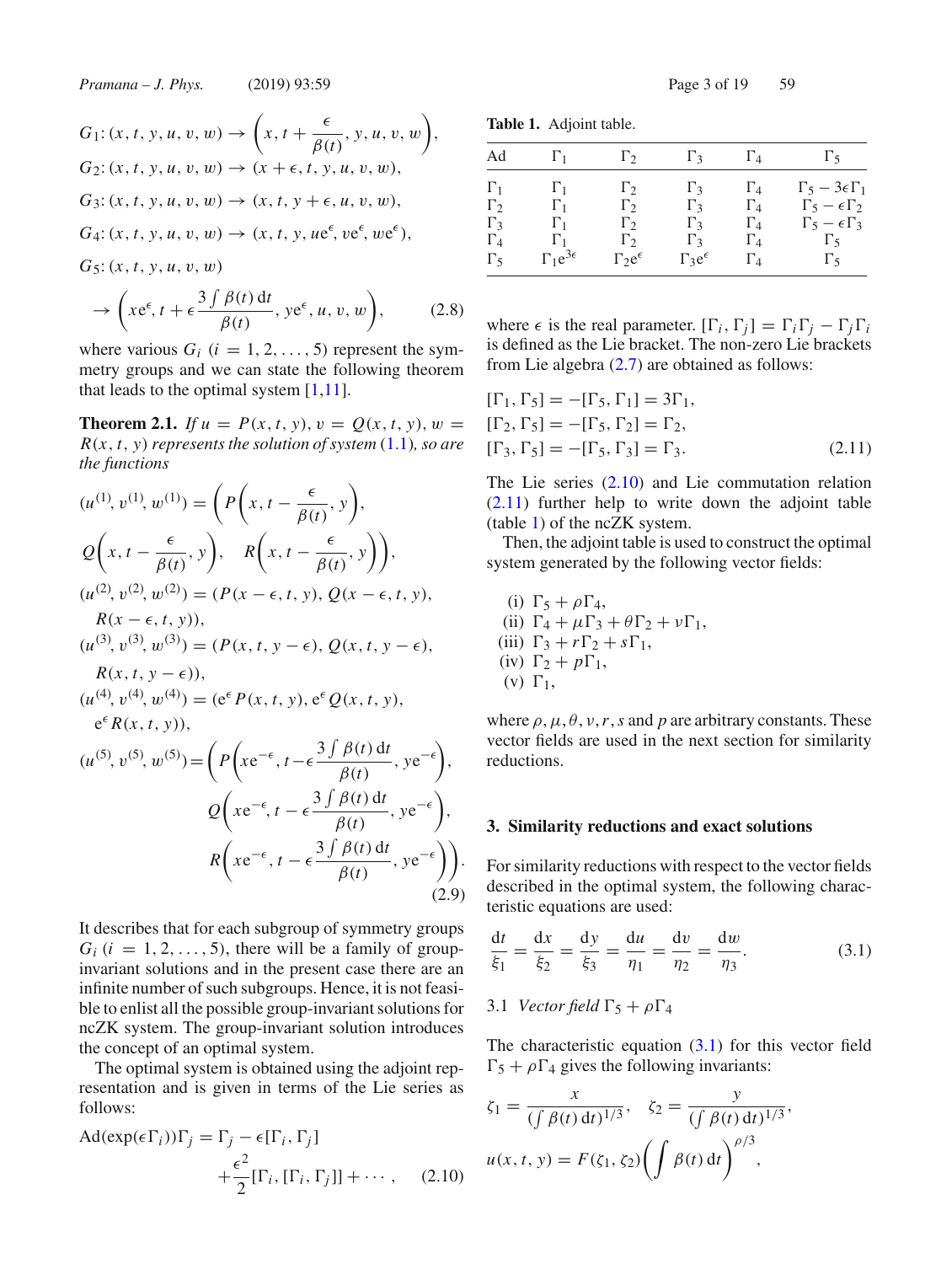$$
v(x, t, y) = G(\zeta_1, \zeta_2) \left( \int \beta(t) dt \right)^{\rho/3},
$$
  

$$
w(x, t, y) = H(\zeta_1, \zeta_2) \left( \int \beta(t) dt \right)^{\rho/3}.
$$
 (3.2)

Using eq. (2.6), the time-dependent coefficients can be written as follows:

$$
\alpha(t) = p_1 \beta(t) \left( \int \beta(t) dt \right)^{-(2+\rho)/3},
$$
  
\n
$$
\gamma(t) = p_2 \beta(t) \left( \int \beta(t) dt \right)^{-(2+\rho)/3},
$$
  
\n
$$
\lambda(t) = p_3 \beta(t) \left( \int \beta(t) dt \right)^{-(2+\rho)/3},
$$
\n(3.3)

where  $p_1$ ,  $p_2$  and  $p_3$  are arbitrary constants. Using the invariants and coefficient functions given in eqs (3.2) and (3.3), the ncZK system is transformed into the following reduced PDEs:

$$
F_{\zeta_1}\zeta_1 + F_{\zeta_2}\zeta_2 - F\rho - 3p_1FG_{\zeta_1} - 3p_1F_{\zeta_1}G - 3p_2GH_{\zeta_1} \n-3p_2G_{\zeta_1}H - 3F_{\zeta_1\zeta_1\zeta_1} - 3F_{\zeta_1\zeta_2\zeta_2} = 0, \nG_{\zeta_1}\zeta_1 + G_{\zeta_2}\zeta_2 - G\rho - 3p_3HF_{\zeta_1} - 3p_3H_{\zeta_1}F \n-3G_{\zeta_1\zeta_1\zeta_1} - 3G_{\zeta_1\zeta_2\zeta_2} = 0, \nH_{\zeta_1}\zeta_1 + H_{\zeta_2}\zeta_2 - H\rho - 3p_3FG_{\zeta_1} - 3p_3F_{\zeta_1}G - 3H_{\zeta_1\zeta_1\zeta_1} \n-3H_{\zeta_1\zeta_2\zeta_2} = 0.
$$
\n(3.4)

We are interested in non-trivial solutions for the given system, but the above reduced PDEs possess only trivial solutions. Hence, this case is not physically important.

### 3.2 *Vector field*  $\Gamma_4 + \mu \Gamma_3 + \theta \Gamma_2 + \nu \Gamma_1$

In this case, the invariants and the corresponding variable coefficients are obtained as follows:

$$
\zeta_1 = -\frac{\theta}{\nu} \int \beta(t) dt + x,
$$
  
\n
$$
\zeta_2 = -\frac{\mu}{\nu} \int \beta(t) dt + y,
$$
  
\n
$$
u(x, t, y) = F(\zeta_1, \zeta_2) e^{1/\nu \int \beta(t) dt},
$$
  
\n
$$
v(x, t, y) = G(\zeta_1, \zeta_2) e^{1/\nu \int \beta(t) dt},
$$
  
\n
$$
w(x, t, y) = H(\zeta_1, \zeta_2) e^{1/\nu \int \beta(t) dt},
$$
  
\n
$$
w(x, t, y) = H(\zeta_1, \zeta_2) e^{1/\nu \int \beta(t) dt},
$$
  
\n
$$
\alpha(t) = q_1 \beta(t) e^{-1/\nu \int \beta(t) dt},
$$
  
\n
$$
\gamma(t) = q_2 \beta(t) e^{-1/\nu \int \beta(t) dt},
$$
  
\n
$$
\lambda(t) = q_3 \beta(t) e^{-1/\nu \int \beta(t) dt},
$$
  
\n
$$
\lambda(t) = q_3 \beta(t) e^{-1/\nu \int \beta(t) dt},
$$
  
\n
$$
\zeta_1 = \zeta_2 \beta(t) e^{-1/\nu \int \beta(t) dt},
$$
  
\n
$$
\zeta_2 = \zeta_3 \beta(t) e^{-1/\nu \int \beta(t) dt},
$$
  
\n
$$
\zeta_3 = \zeta_3 \beta(t) e^{-1/\nu \int \beta(t) dt},
$$
  
\n
$$
\zeta_4 = \zeta_4 \zeta_5 \zeta_7
$$
  
\n
$$
\zeta_5 = \zeta_7 \zeta_8
$$
  
\n
$$
\zeta_7 = \zeta_7 \zeta_8
$$
  
\n
$$
\zeta_8 = \zeta_7 \zeta_8
$$
  
\n
$$
\zeta_9 = \zeta_8
$$
  
\n
$$
\zeta_1 = \zeta_9
$$
  
\n
$$
\zeta_1 = \zeta_1 \zeta_2 e^{1/\nu \int \beta(t) dt},
$$
  
\n
$$
\zeta_1 = \zeta_1 e^{1/\nu \int \beta(t) dt},
$$
  
\n
$$
\zeta_2 = \zeta_3 e^{
$$

where  $q_1$ ,  $q_2$  and  $q_3$  are arbitrary constants. Invariants (3.5) yield the following reduced PDEs for the ncZK system:

$$
F_{\zeta_1} \theta - F_{\zeta_2} \mu + F + q_1 \nu F G_{\zeta_1} + q_1 \nu F_{\zeta_1} G + q_2 \nu G H_{\zeta_1}
$$
  
+ $q_2 \nu G_{\zeta_1} H + \nu F_{\zeta_1 \zeta_1 \zeta_1} + \nu F_{\zeta_1 \zeta_2 \zeta_2} = 0,$   
 $G_{\zeta_1} \theta + G_{\zeta_2} \mu - G - q_3 \nu H F_{\zeta_1} - q_3 \nu H_{\zeta_1} F$   
- $\nu G_{\zeta_1 \zeta_1 \zeta_1} - \nu G_{\zeta_1 \zeta_2 \zeta_2} = 0,$   
- $H_{\zeta_1} \theta - H_{\zeta_2} \mu + H + q_3 \nu F G_{\zeta_1} + q_3 \nu F_{\zeta_1} G$   
+ $\nu H_{\zeta_1 \zeta_1 \zeta_1} + \nu H_{\zeta_1 \zeta_2 \zeta_2} = 0.$  (3.6)

By applying the Lie symmetry transformation algorithm on the reduced PDEs, the following infinitesimals are obtained:

$$
\xi^1 = q_5, \quad \xi^2 = q_4, \quad \eta^1 = \eta^2 = \eta^3 = 0,
$$
 (3.7)

where  $q_4$  and  $q_5$  are arbitrary constants. The new invariants are obtained using the characteristic equation

$$
\frac{d\zeta_1}{\xi^1} = \frac{d\zeta_2}{\xi^2} = \frac{dF}{\eta^1} = \frac{dG}{\eta^2} = \frac{dH}{\eta^3}
$$

as follows:

$$
\zeta = q_4 \zeta_1 - q_5 \zeta_2, \quad F(\zeta_1, \zeta_2) = f(\zeta), G(\zeta_1, \zeta_2) = g(\zeta), \quad H(\zeta_1, \zeta_2) = h(\zeta).
$$
 (3.8)

Finally, we obtained the reduced ODEs for the ncZK system as follows:

$$
f_{\zeta}q_{4}\theta + f_{\zeta}q_{5}\mu + f + q_{1}\nu f_{\zeta}q_{4} + q_{1}\nu f_{\zeta}q_{4}g + q_{2}\nu gh_{\zeta}q_{4}
$$
  
+
$$
q_{2}\nu g_{\zeta}q_{4}h + \nu f_{\zeta\zeta\zeta}q_{4}^{3} + \nu f_{\zeta\zeta\zeta}q_{5}^{2}q_{4} = 0,
$$
  

$$
g_{\zeta}q_{4}\theta - g_{\zeta}q_{5}\mu - g - q_{3}\nu hf_{\zeta}q_{4} - q_{3}\nu h_{\zeta}c_{4}f
$$
  
-
$$
\nu g_{\zeta\zeta\zeta}q_{4}^{3} - \nu g_{\zeta\zeta\zeta}q_{5}^{2}q_{4} = 0,
$$
  

$$
-h_{\zeta}q_{4}\theta + h_{\zeta}q_{5}\mu + h + q_{3}\nu fg_{\zeta}q_{4}
$$
  
+
$$
q_{3}\nu f_{\zeta}c_{4}g + \nu h_{\zeta\zeta\zeta}q_{4}^{3} + \nu h_{\zeta\zeta\zeta}q_{5}^{2}q_{4} = 0.
$$
 (3.9)

The solution of system  $(3.9)$  in the form of power series is considered as follows:

$$
f(\zeta) = \sum_{n=0}^{\infty} D_n \zeta^n, \ g(\zeta) = \sum_{n=0}^{\infty} E_n \zeta^n, \ h(\zeta) = \sum_{n=0}^{\infty} K_n \zeta^n,
$$
\n(3.10)

where  $D_n$ ,  $E_n$  and  $K_n$  are unknown coefficients and are to be determined later. From the substitution of  $(3.10)$ into the reduced ODEs (3.9), we obtained the following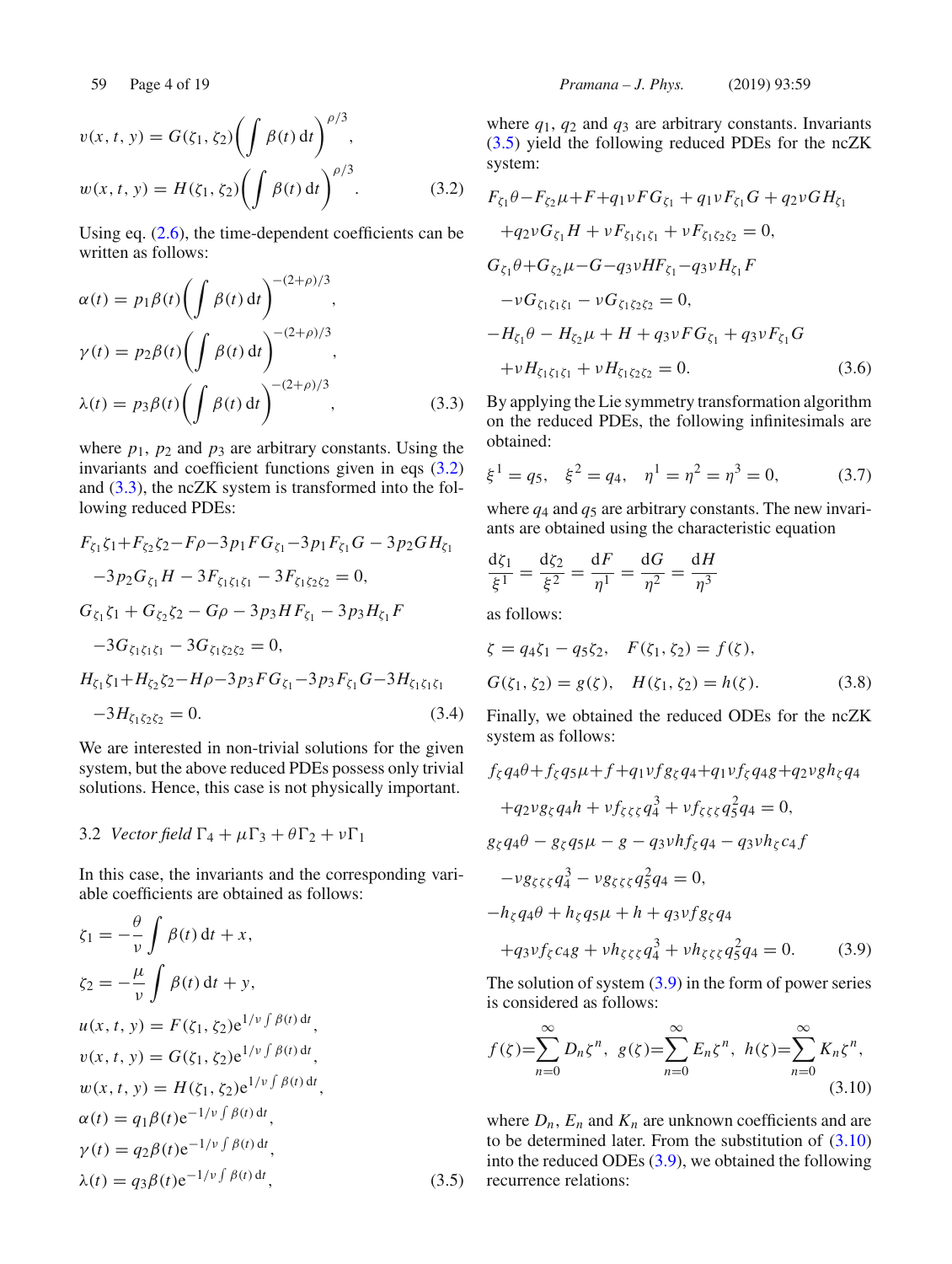$$
D_{n+3} = \frac{-1}{(\nu q_4^3 + \nu q_5^2 q_4)(n+1)(n+2)(n+3)}
$$
  
\n
$$
\times \left[ (q_4 \theta + q_5 \mu)(n+1)D_{n+1} + D_n + \nu q_1 q_4 \left( \sum_{l=0}^n (n-l+1)(D_l E_{n-l+1} + E_l D_{n-l+1}) \right) + \nu q_2 q_4 \left( \sum_{l=0}^n (n-l+1)(E_l K_{n-l+1} + K_l E_{n-l+1}) \right) \right],
$$
  
\n
$$
E_{n+3} = \frac{1}{(\nu q_4^3 + \nu q_5^2 q_4)(n+1)(n+2)(n+3)}
$$
  
\n
$$
\times \left[ (q_4 \theta - q_5 \mu)(n+1)E_{n+1} - E_n - \nu q_3 q_4 \left( \sum_{l=0}^n (n-l+1)(K_l D_{n-l+1} + D_l K_{n-l+1}) \right) \right],
$$
  
\n
$$
K_{n+3} = \frac{1}{(\nu q_4^3 + \nu q_5^2 q_4)(n+1)(n+2)(n+3)}
$$
  
\n
$$
\times \left[ (q_4 \theta - q_5 \mu)(n+1)K_{n+1} - K_n - \nu q_3 q_4 \left( \sum_{l=0}^n (n-l+1)(D_l E_{n-l+1} + E_l D_{n-l+1}) \right) \right],
$$
  
\n(3.11)

where  $D_0$ ,  $D_1$ ,  $D_2$ ,  $E_0$ ,  $E_1$ ,  $E_2$ ,  $K_0$ ,  $K_1$ ,  $K_2$  are arbitrary constants, and

$$
D_3 = \frac{-1}{6(\nu q_4^3 + \nu q_5^2 q_4)} [(q_4\theta + q_5\mu)D_1
$$
  
+  $D_0 + \nu q_1 q_4 (D_0 E_1 + E_0 D_1)$   
+  $\nu q_2 q_4 (E_0 K_1 + K_0 E_1)],$   

$$
E_3 = \frac{1}{6(\nu q_4^3 + \nu q_5^2 q_4)} [(q_4\theta - q_5\mu)E_1
$$
  
-  $E_0 + \nu q_3 q_4 (K_0 D_1 + D_0 K_1)],$   

$$
K_3 = \frac{1}{6(\nu q_4^3 + \nu q_5^2 q_4)} [(q_4\theta - q_5\mu)K_1
$$
  
-  $K_0 + \nu q_3 q_4 (D_0 E_1 + E_0 D_1)].$ 

In this case, the explicit solutions are obtained in the following form:

$$
u(x, t, y) = e^{1/\nu \int \beta(t) dt}
$$
  
 
$$
\times \left( D_0 + D_1 \zeta + D_2 \zeta^2 - \frac{1}{6(\nu q_4^3 + \nu q_5^2 q_4)} \right)
$$

$$
\times [(q_{4}\theta + q_{5}\mu)D_{1} + D_{0} + v_{q_{1}q_{4}}(D_{0}E_{1} + E_{0}D_{1})
$$
  
\n
$$
+ v_{q_{2}q_{4}}(E_{0}K_{1} + K_{0}E_{1})]\zeta^{3}
$$
  
\n
$$
- \sum_{n=1}^{\infty} \frac{1}{(v_{q_{4}}^{3} + v_{q_{5}}^{2}q_{4})(n+1)(n+2)(n+3)}
$$
  
\n
$$
\times \left[ (q_{4}\theta + q_{5}\mu)(n+1)D_{n+1} + D_{n} + v_{q_{1}q_{4}} \left( \sum_{l=0}^{n} (n-l+1)(D_{l}E_{n-l+1} + E_{l}D_{n-l+1}) \right) + v_{q_{2}q_{4}} \left( \sum_{l=0}^{n} (n-l+1)(E_{l}K_{n-l+1} + E_{l}D_{n-l+1}) \right) \zeta^{n+3} \right),
$$
  
\n
$$
v(x, t, y) = e^{1/\nu \int \beta(t) dt}
$$
  
\n
$$
\times \left( E_{0} + E_{1}\zeta + E_{2}\zeta^{2} + \frac{1}{6(v_{q_{4}}^{3} + v_{q_{5}}^{2}q_{4})} \right) \times [(q_{4}\theta - q_{5}\mu)E_{1} - E_{0} + v_{q_{3}q_{4}}(K_{0}D_{1} + D_{0}K_{1})]\zeta^{3}
$$
  
\n
$$
+ \sum_{n=1}^{\infty} \frac{1}{(v_{q_{4}}^{3} + v_{q_{5}}^{2}q_{4})(n+1)(n+2)(n+3)}
$$
  
\n
$$
\times \left[ (q_{4}\theta - q_{5}\mu)(n+1)E_{n+1} - E_{n} + v_{q_{3}q_{4}} \left( \sum_{l=0}^{n} (n-l+1)(K_{l}D_{n-l+1} + D_{l}K_{n-l+1}) \right) \right] \zeta^{n+3} \right),
$$
  
\n
$$
w(x, t, y) = e^{1/\nu \int \beta(t) dt}
$$
  
\n
$$
\times \left( K_{0} + K_{1}\zeta + K_{2}\zeta^{2} + \frac{1}{6(v_{q_{4}}^{3} + v_{q
$$

$$
\times \Bigg[ (q_4 \theta - q_5 \mu)(n+1) K_{n+1} - K_n
$$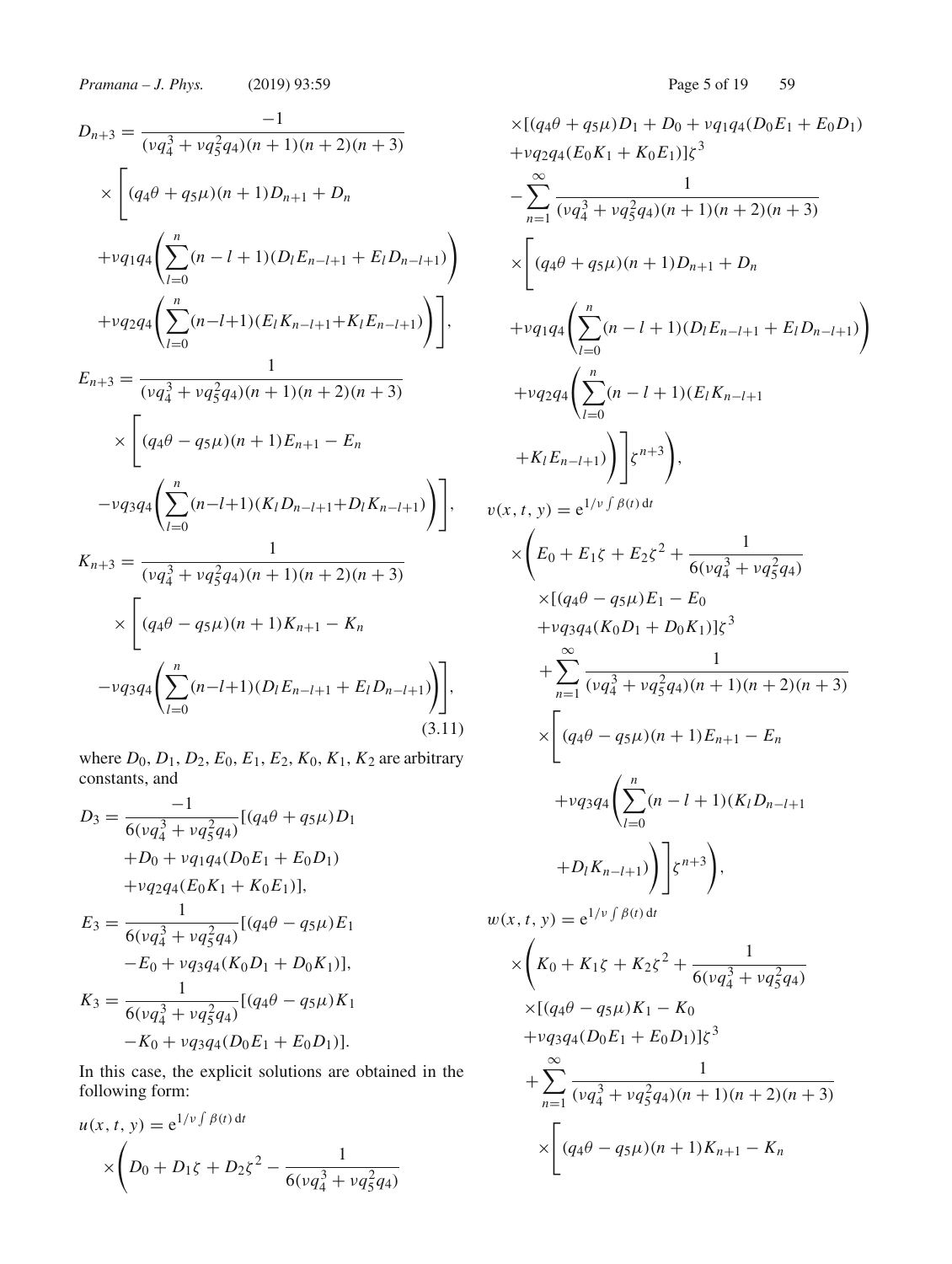$$
+ \nu q_3 q_4 \left( \sum_{l=0}^n (n-l+1) (D_l E_{n-l+1}) + E_l D_{n-l+1} \right) \Bigg] \zeta^{n+3} \Bigg), \tag{3.12}
$$

where

$$
\zeta = q_4 \left( -\frac{\theta}{\nu} \int \beta(t) dt + x \right) - q_5 \left( -\frac{\mu}{\nu} \int \beta(t) dt + y \right).
$$

3.3 *Vector field*  $\Gamma_3 + r\Gamma_2 + s\Gamma_1$ 

The invariants, coefficient functions and reduced PDEs are found to be as follows:

$$
\zeta_1 = -\frac{r}{s} \int \beta(t) dt + x, \quad \zeta_2 = -\frac{1}{s} \int \beta(t) dt + y,
$$
  
\n
$$
u(x, t, y) = F(\zeta_1, \zeta_2), \quad v(x, t, y) = G(\zeta_1, \zeta_2),
$$
  
\n
$$
w(x, t, y) = H(\zeta_1, \zeta_2), \quad \alpha(t) = c_1 \beta(t),
$$
  
\n
$$
\gamma(t) = c_2 \beta(t), \quad \lambda(t) = c_3 \beta(t)
$$
\n(3.13)  
\nand

$$
-F_{\zeta_1}r - F_{\zeta_2} + c_{1s}FG_{\zeta_1} + c_{1s}F_{\zeta_1}G + c_{2s}GH_{\zeta_1}
$$
  
+
$$
c_{2s}G_{\zeta_1}H + sF_{\zeta_1\zeta_1\zeta_1} + sF_{\zeta_1\zeta_2\zeta_2} = 0,
$$
  

$$
G_{\zeta_1}r + G_{\zeta_2} - c_{3s}HF_{\zeta_1} - c_{3s}H_{\zeta_1}F - sG_{\zeta_1\zeta_1\zeta_1}
$$
  
-
$$
sG_{\zeta_1\zeta_2\zeta_2} = 0,
$$

59 Page 6 of 19 *Pramana – J. Phys.* (2019) 93:59

$$
-H_{\zeta_1}r - H_{\zeta_2} + c_{3}sFG_{\zeta_1} + c_{3}sF_{\zeta_1}G + sH_{\zeta_1\zeta_1\zeta_1} + sH_{\zeta_1\zeta_2\zeta_2} = 0,
$$
\n(3.14)

where  $c_1$ ,  $c_2$  and  $c_3$  are arbitrary constants. Once again the application of similarity transformation gives the infinitesimals as follows:

$$
\xi^1 = c_5, \quad \xi^2 = c_4, \quad \eta^1 = \eta^2 = \eta^3 = 0,
$$
 (3.15)

where  $c_4$  and  $c_5$  are arbitrary constants. The corresponding invariants and ODEs are obtained as follows:

$$
\zeta = c_4 \zeta_1 - c_5 \zeta_2, \quad F(\zeta_1, \zeta_2) = f(\zeta),
$$
  
\n
$$
G(\zeta_1, \zeta_2) = g(\zeta), \quad H(\zeta_1, \zeta_2) = h(\zeta) \tag{3.16}
$$
  
\nand  
\n
$$
-f_2 \zeta_1 + f_3 \zeta_2 + c_1 g f_3 \zeta_1 + c_1 g f_2 \zeta_2 + c_2 g g h_3 \zeta_1
$$

$$
-J_{\zeta}c_{4}r + J_{\zeta}c_{5} + c_{1}sj_{g_{\zeta}c_{4}} + c_{1}s_{J_{\zeta}c_{4}}g + c_{2}s_{g_{n_{\zeta}c_{4}}}
$$

$$
+ c_{2}s_{g_{\zeta}c_{4}}h + sf_{\zeta\zeta\zeta}c_{4}^{3} + sf_{\zeta\zeta\zeta}c_{5}^{2}c_{4} = 0,
$$

$$
g_{\zeta}c_{4}r - g_{\zeta}c_{5} - c_{3}shf_{\zeta}c_{4} - c_{3}sh_{\zeta}c_{4}f - s_{g_{\zeta}\zeta\zeta}c_{4}^{3}
$$

$$
- s_{g_{\zeta}\zeta\zeta}c_{5}^{2}c_{4} = 0,
$$

$$
-h_{\zeta}c_{4}r + h_{\zeta}c_{5} + c_{3}sfg_{\zeta}c_{4} + c_{3}sf_{\zeta}c_{4}g + sh_{\zeta\zeta\zeta}c_{4}^{3}
$$

$$
+ sh_{\zeta\zeta\zeta}c_{5}^{2}c_{4} = 0.
$$
(3.17)

These ODEs are solved by the computational software Maple and finally the exact solutions for the ncZK system become

(i) 
$$
c_2 = \frac{6c_7^2(12c_7^2c_5^2c_4^2 + c_4^2c_1c_8 + 6c_7^2c_4^4 + 6c_7^2c_5^4 + c_5^2c_1c_8)}{c_8^2c_3},
$$
  
\n
$$
u(x, t, y) = \frac{8A - c_5 + rc_4}{2c_3c_4s} - \frac{6B}{c_3}\tanh^2\left(c_6 + c_7\left(-\frac{(rc_4 - c_5)\int\beta(t) dt + s(-c_4x + c_5y)}{s}\right)\right),
$$
  
\n
$$
v(x, t, y) = -\frac{c_8(8A - c_5 + rc_4)}{12c_4sB} + c_8\tanh^2\left(c_6 + c_7\left(-\frac{(rc_4 - c_5)\int\beta(t) dt + s(-c_4x + c_5y)}{s}\right)\right),
$$
  
\n
$$
w(x, t, y) = -\frac{c_8(8A - c_5 + rc_4)}{12c_4sB} + c_8\tanh^2\left(c_6 + c_7\left(-\frac{(rc_4 - c_5)\int\beta(t) dt + s(-c_4x + c_5y)}{s}\right)\right).
$$
  
\n(3.18)

(ii) 
$$
c_2 = -\frac{3c_1^2}{16c_3},
$$

$$
u(x, t, y) = \frac{-4A - c_5 + rc_4}{2c_3c_4s} + \frac{6B}{c_3}\text{sech}^2\left(c_6 + c_7\left(-\frac{(rc_4 - c_5)\int \beta(t) dt + s(-c_4x + c_5y)}{s}\right)\right),
$$

$$
v(x, t, y) = \frac{2(-4A - c_5 + rc_4)}{3c_1sc_4} + \frac{8B}{c_1}\text{sech}^2\left(c_6 + c_7\left(-\frac{(rc_4 - c_5)\int \beta(t) dt + s(-c_4x + c_5y)}{s}\right)\right),
$$

$$
w(x, t, y) = \frac{2(-4A - c_5 + rc_4)}{3c_1sc_4} + \frac{8B}{c_1}\text{sech}^2\left(c_6 + c_7\left(-\frac{(rc_4 - c_5)\int \beta(t) dt + s(-c_4x + c_5y)}{s}\right)\right).
$$
(3.19)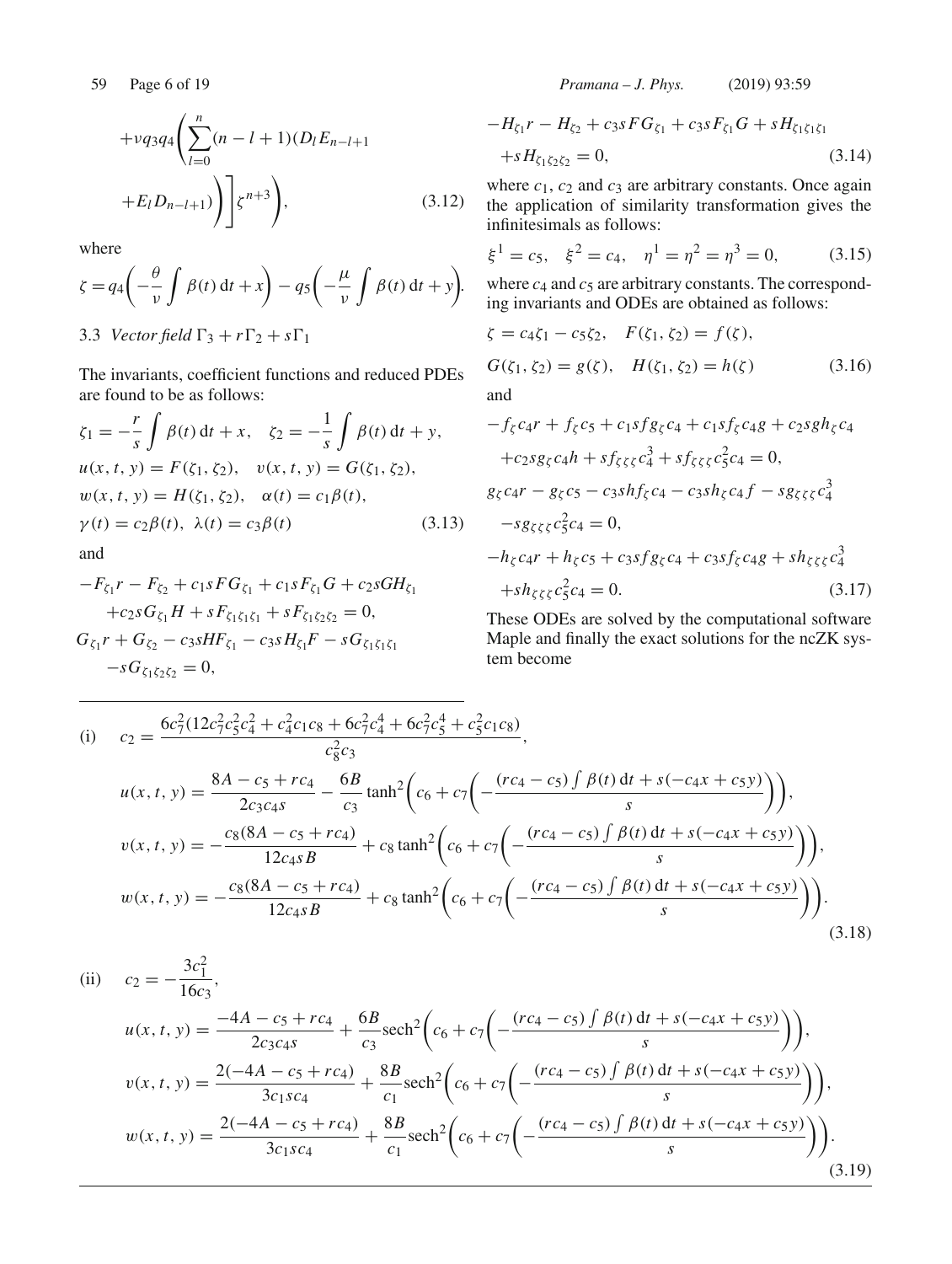(iii) 
$$
c_2 = \frac{6c_7^2(12c_7^2c_5^2c_4^2 + c_4^2c_1c_8 + 6c_7^2c_4^4 + 6c_7^2c_5^4 + c_5^2c_1c_8)}{c_8^2c_3},
$$
  
\n
$$
u(x, t, y) = -\frac{-4A - c_5 + rc_4}{2c_3c_4s} + \frac{6B}{c_3}\text{csch}^2\left(c_6 + c_7\left(-\frac{(rc_4 - c_5)\int \beta(t) dt + s(-c_4x + c_5y)}{s}\right)\right),
$$
  
\n
$$
v(x, t, y) = -\frac{c_8(-4A - c_5 + rc_4)}{12c_4sB} + c_8\text{csch}^2\left(c_6 + c_7\left(-\frac{(rc_4 - c_5)\int \beta(t) dt + s(-c_4x + c_5y)}{s}\right)\right),
$$
  
\n
$$
w(x, t, y) = \frac{c_8(-4A - c_5 + rc_4)}{12c_4s} - c_8\text{csch}^2\left(c_6 + c_7\left(-\frac{(rc_4 - c_5)\int \beta(t) dt + s(-c_4x + c_5y)}{s}\right)\right).
$$
  
\n(3.20)

$$
\begin{aligned}\n\text{(iv)} \quad & c_2 = \frac{6c_7^2(12c_7^2c_5^2c_4^2 + c_4^2c_1c_8 + 6c_7^2c_4^4 + 6c_7^2c_5^4 + c_5^2c_1c_8)}{c_8^2c_3}, \\
& u(x, t, y) = -\frac{-8A - c_5 + rc_4}{2c_4sc_3} + \frac{6B}{c_3}\cot^2\left(c_6 + c_7\left(-\frac{(rc_4 - c_5)\int\beta(t)dt + s(-c_4x + c_5y)}{s}\right)\right), \\
& v(x, t, y) = -\frac{c_8(-8A - c_5 + rc_4)}{12c_4sB} + c_8\cot^2\left(c_6 + c_7\left(-\frac{(rc_4 - c_5)\int\beta(t)dt + s(-c_4x + c_5y)}{s}\right)\right), \\
& w(x, t, y) = \frac{c_8(-8A - c_5 + rc_4)}{12c_4sB} - c_8\cot^2\left(c_6 + c_7\left(-\frac{(rc_4 - c_5)\int\beta(t)dt + s(-c_4x + c_5y)}{s}\right)\right).\n\end{aligned}
$$
\n
$$
(3.21)
$$

(v) 
$$
c_2 = -\frac{3c_1^2}{16c_3},
$$
  
\n
$$
u(x, t, y) = -\frac{C}{2c_3} + \frac{6Bc_8^2}{c_3c_7^2} \text{Jacobi}\text{NS}^2 \bigg(c_7 + c_8\bigg(-\frac{(rc_4 - c_5)\int \beta(t) dt + s(-c_4x + c_5y)}{s}\bigg), c_6\bigg),
$$
  
\n
$$
v(x, t, y) = \frac{2C}{3c_1} - \frac{8Bc_8^2}{c_1c_7^2} \text{Jacobi}\text{NS}^2 \bigg(c_7 + c_8\bigg(-\frac{(rc_4 - c_5)\int \beta(t) dt + s(-c_4x + c_5y)}{s}\bigg), c_6\bigg),
$$
  
\n
$$
w(x, t, y) = -\frac{2C}{3c_1} + \frac{8Bc_8^2}{c_1c_7^2} \text{Jacobi}\text{NS}^2 \bigg(c_7 + c_8\bigg(-\frac{(rc_4 - c_5)\int \beta(t) dt + s(-c_4x + c_5y)}{s}\bigg), c_6\bigg).
$$
 (3.22)

$$
(vi) \t c_2 = -\frac{3c_1^2}{16c_3},
$$
  
\n
$$
u(x, t, y) = -\frac{C}{2c_3} + \frac{6c_8^2c_6^2B}{c_3c_7^2} \times \text{JacobiSN}^2 \Big( c_7 + c_8 \Big( -\frac{(rc_4 - c_5) \int \beta(t) dt + s(-c_4x + c_5y)}{s} \Big), c_6 \Big),
$$
  
\n
$$
v(x, t, y) = \frac{2C}{3c_1} - \frac{8c_8^2c_6^2B}{c_1c_7^2} \times \text{JacobiSN}^2 \Big( c_7 + c_8 \Big( -\frac{(rc_4 - c_5) \int \beta(t) dt + s(-c_4x + c_5y)}{s} \Big), c_6 \Big),
$$
  
\n
$$
w(x, t, y) = -\frac{2C}{3c_1} + \frac{8c_8^2c_6^2B}{c_1c_7^2} \times \text{JacobiSN}^2 \Big( c_7 + c_8 \Big( -\frac{(rc_4 - c_5) \int \beta(t) dt + s(-c_4x + c_5y)}{s} \Big), c_6 \Big).
$$
  
\n
$$
(3.23)
$$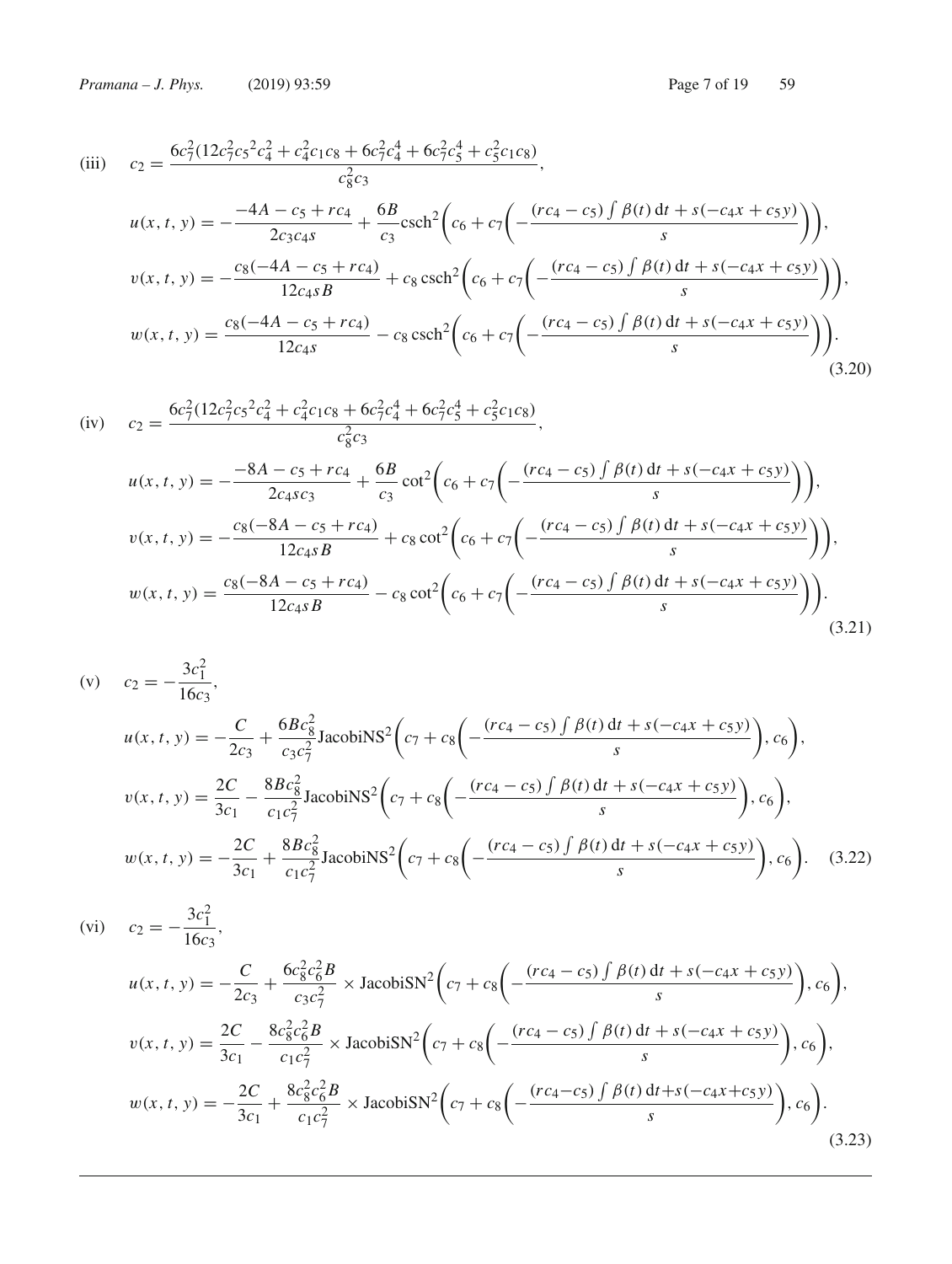Here

$$
A = c_7^2 c_4^3 s + c_7^2 c_4 s c_5^2,
$$
  
\n
$$
B = c_7^2 (c_5^2 + c_4^2),
$$
  
\n
$$
C = \frac{4c_8^2 c_4^3 s c_6^2 + 4c_8^2 c_4^3 s + 4c_8^2 c_4 s c_5^2 c_6^2 + 4c_8^2 c_4 s c_5^2 - c_5 + r c_4}{c_4 s},
$$
\n(3.24)

where  $c_i$  are arbitrary constants.

The dark, bright and periodic wave solutions are presented graphically in figures  $1-6$  for solutions  $(3.18)$ ,  $(3.19)$  and  $(3.23)$ , respectively, by considering suitable parametric values. Figures 1a–1c show the dark soliton solution (3.18) for *u*, *v* and *w*, respectively when  $\beta(t)$  =  $sin(t)$  by three-dimensional (3D) plots. Figures  $2a-2c$ describe the effect of coefficient function  $\beta(t)$  on the wave profile of the solution by two-dimensional (2D) plots when it is linear in *t*, exponential function of *t* and trigonometric function of *t*. Figures 3a–3c show the bright soliton solution (3.19) at particular  $\beta(t) = e^t$ and figures  $4a-4c$  show the effect of various  $\beta(t)$  on the solution profile. Figures 5a–5c and 6a–6c show the periodic wave profiles of solution (3.23) by 3D plots for  $\beta(t) = t$  and 2D plots for different  $\beta(t)$ , respectively.



**Figure 1.** Dark soliton solution (3.18) profile with  $c_1 = 0.25$ ,  $c_3 = -1$ ,  $c_4 = 1$ ,  $c_5 = 2$ ,  $c_6 = 0.5$ ,  $c_7 = 0.75$ ,  $c_8 = 1.5$ ,  $r = 0.5$ ,  $s = 1$ ,  $y = 1$ ,  $\beta(t) = \sin(t)$ : (**a**) *u*, (**b**) *v*, (**c**) *w*.



**Figure 2.** Effect of  $\beta(t)$  on the profile of the solution (3.18) with  $c_1 = 0.25$ ,  $c_3 = -1$ ,  $c_4 = 1$ ,  $c_5 = 2$ ,  $c_6 = 0.5$ ,  $c_7 = 0.75$ ,  $c_8 = 1.5, r = 0.5, s = 1, y = 1, t = 1$ : (**a**) *u*, (**b**) *v*, (**c**) *w*.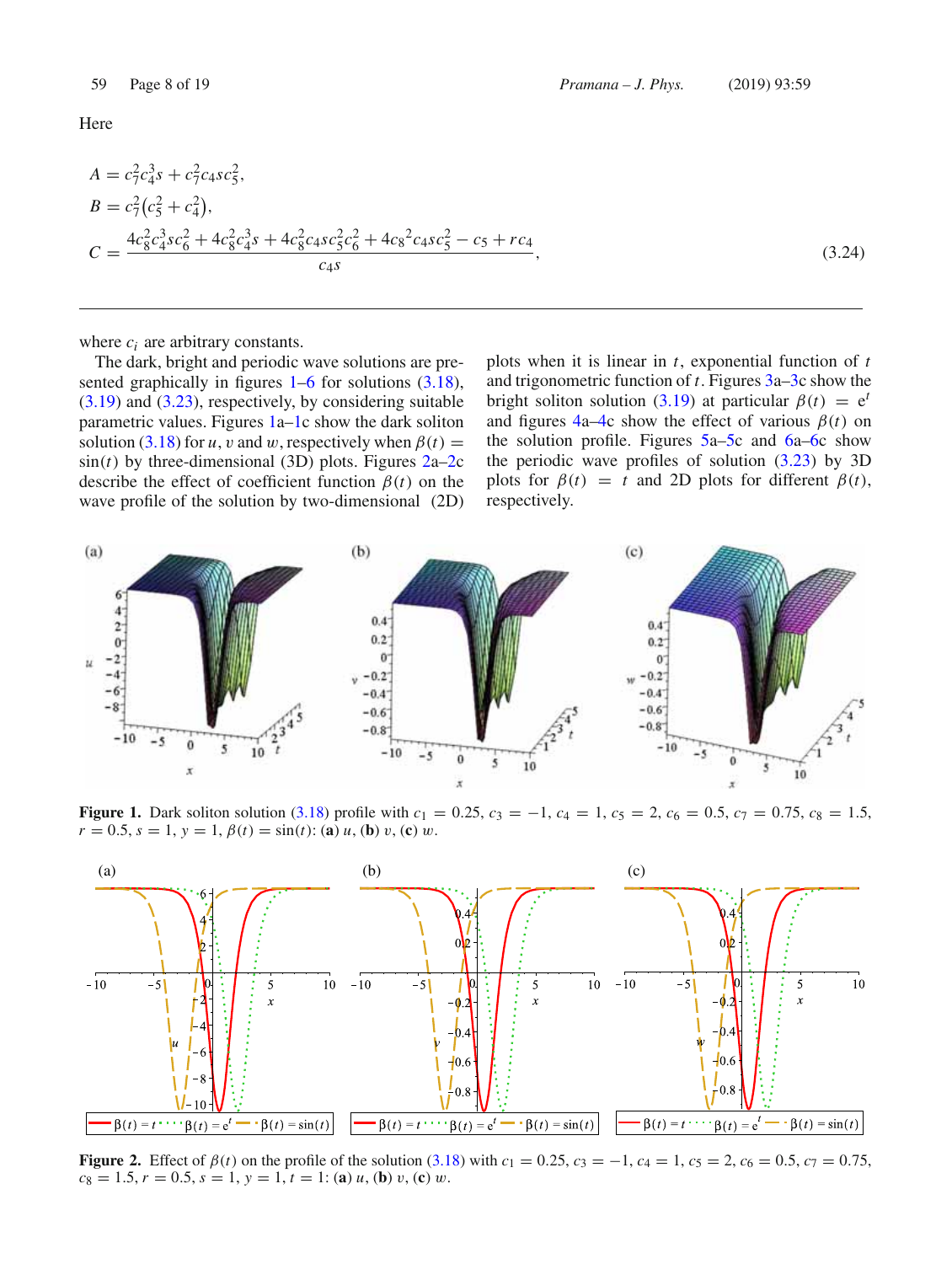

**Figure 3.** Bright soliton profile of solution (3.19) with  $c_1 = 0.25$ ,  $c_3 = 1$ ,  $c_4 = 1$ ,  $c_5 = 2$ ,  $c_6 = 0.5$ ,  $c_7 = 0.75$ ,  $c_8 = 1.5$ ,  $r = 0.5, s = 1, y = 1, \beta(t) = e^t$ : (**a**) *u*, (**b**) *v*, (**c**) *w*.



**Figure 4.** Effect of time-dependent coefficient  $\beta(t)$  on solution (3.19) with  $c_1 = 0.25$ ,  $c_3 = 1$ ,  $c_4 = 1$ ,  $c_5 = 2$ ,  $c_6 = 0.5$ ,  $c_7 = 0.75, c_8 = 1.5, r = 0.5, s = 1, y = 1, t = 1$ : (**a**) *u*, (**b**) *v*, (**c**) *w*.



**Figure 5.** Periodic wave profile of solution (3.23) with  $c_1 = 0.25$ ,  $c_3 = -1$ ,  $c_4 = 1$ ,  $c_5 = 2$ ,  $c_6 = 0.5$ ,  $c_7 = 0.75$ ,  $c_8 = 1.5$ ,  $r = 0.5$ ,  $s = 1$ ,  $y = 1$ ,  $\beta(t) = t$ : (**a**) *u*, (**b**) *v*, (**c**) *w*.

3.4 *Vector field*  $\Gamma_2 + p\Gamma_1$ 

By using similar procedure as described in the previous section, the reduced ODEs in this case are obtained as follows:

$$
-pf_{\zeta\zeta\xi}r_{4}^{2} + f_{\zeta} - r_{1}pf_{g_{\zeta}} - r_{1}pf_{\zeta}g - r_{2}pgh_{\zeta} -r_{2}pg_{\zeta}h - pf_{\zeta\zeta\zeta}r_{5}^{2} = 0,
$$
  

$$
pg_{\zeta\zeta\xi}r_{4}^{2} - g_{\zeta} + r_{3}phf_{\zeta} + r_{3}ph_{\zeta}f + pg_{\zeta\zeta\zeta}r_{5}^{2} = 0,
$$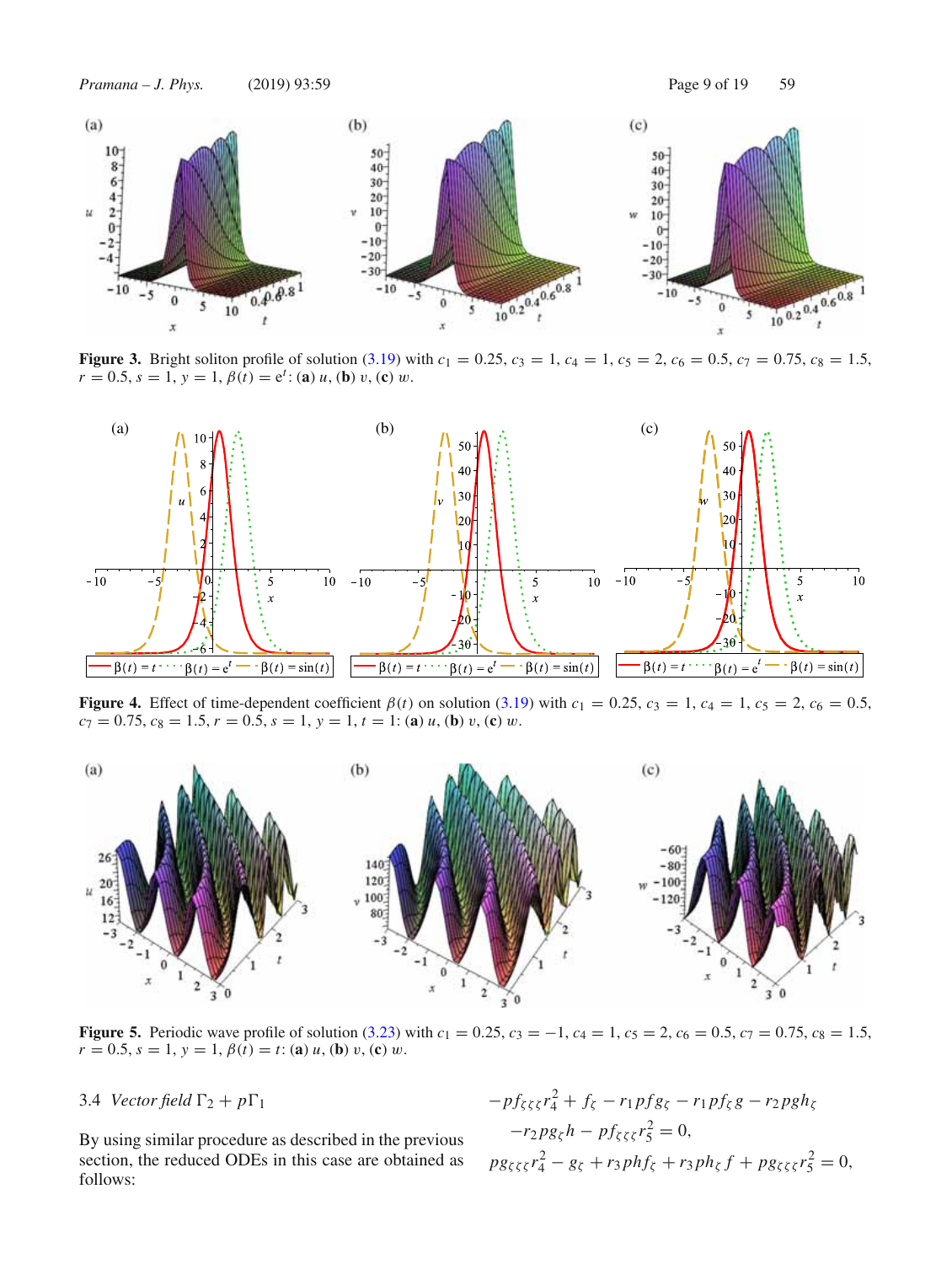

**Figure 6.** 2D representations of solution (3.23) with  $c_1 = 0.25$ ,  $c_3 = -1$ ,  $c_4 = 1$ ,  $c_5 = 2$ ,  $c_6 = 0.5$ ,  $c_7 = 0.75$ ,  $c_8 = 1.5$ ,  $r = 0.5, s = 1, y = 1, t = 1$ : (**a**) *u*, (**b**) *v*, (**c**) *w*.

$$
-ph_{\zeta\zeta\zeta}r_{4}^{2} + h_{\zeta} - r_{3}pf_{\zeta\zeta} - r_{3}pf_{\zeta}g
$$
  
\n
$$
-ph_{\zeta\zeta\zeta}r_{5}^{2} = 0,
$$
  
\nwhere  $\zeta = r_{5}\zeta_{1} - r_{4}\zeta_{2}, \zeta_{1} = y, \zeta_{2} = -(1/p)\int \beta(t) dt + x, f(\zeta) = u(x, t, y), g(\zeta) = v(x, t, y), h(\zeta) = 0$ 

 $w(x, t, y), \alpha(t) = r_1 \beta(t), \gamma(t) = r_2 \beta(t)$  and  $\lambda(t) =$  $r_3\beta(t)$ . Here  $r_i$ ,  $i = 1, 2, ..., 5$ , are arbitrary constants. Using Maple software, the exact solutions for the given system are obtained as follows:

(i) 
$$
r_2 = \frac{2r_1r_{10}p + 1}{4r_3p^2r_{10}^2}
$$
,  
\n
$$
u(x, t, y) = -\frac{1}{2pr_3} + \frac{6r_9^2D}{r_3}
$$
\nWeierstrass $P\left(r_8 + r_9\left(\frac{r_5yp + r_4\int \beta(t) dt - r_4xp}{p}\right), r_7, r_6\right)$ ,  
\n
$$
v(x, t, y) = -r_{10} + E \text{ Weierstrass $P\left(r_8 + r_9\left(\frac{r_5yp + r_4\int \beta(t) dt - r_4xp}{p}\right), r_7, r_6\right)$ ,  
\n
$$
w(x, t, y) = r_{10} - E \text{ Weierstrass $P\left(r_8 + r_9\left(\frac{r_5yp + r_4\int \beta(t) dt - r_4xp}{p}\right), r_7, r_6\right)$ . (3.26)
$$
$$

(ii) 
$$
r_2 = \frac{6r_7^2(r_8r_5^2r_1 + r_8r_4^2r_1 + 6r_7^2r_4^4 + 12r_7^2r_4^2r_5^2 + 6r_7^2r_5^4)}{r_8^2r_3},
$$
  
\n
$$
u(x, t, y) = \frac{8J + 1}{2pr_3} - \frac{6r_7^2D}{r_3}\coth^2\left(r_6 + r_7\left(\frac{r_5yp + r_4\int\beta(t) dt - r_4xp}{p}\right)\right),
$$
  
\n
$$
v(x, t, y) = -\frac{r_8(8J + 1)}{12r_7^2p} + c_8\coth^2\left(r_6 + r_7\left(\frac{r_5yp + r_4\int\beta(t) dt - r_4xp}{p}\right)\right),
$$
  
\n
$$
w(x, t, y) = -\frac{r_8(8J + 1)}{12r_7^2p} + c_8\coth^2\left(r_6 + r_7\left(\frac{r_5yp + r_4\int\beta(t) dt - r_4xp}{p}\right)\right).
$$
  
\n(3.27)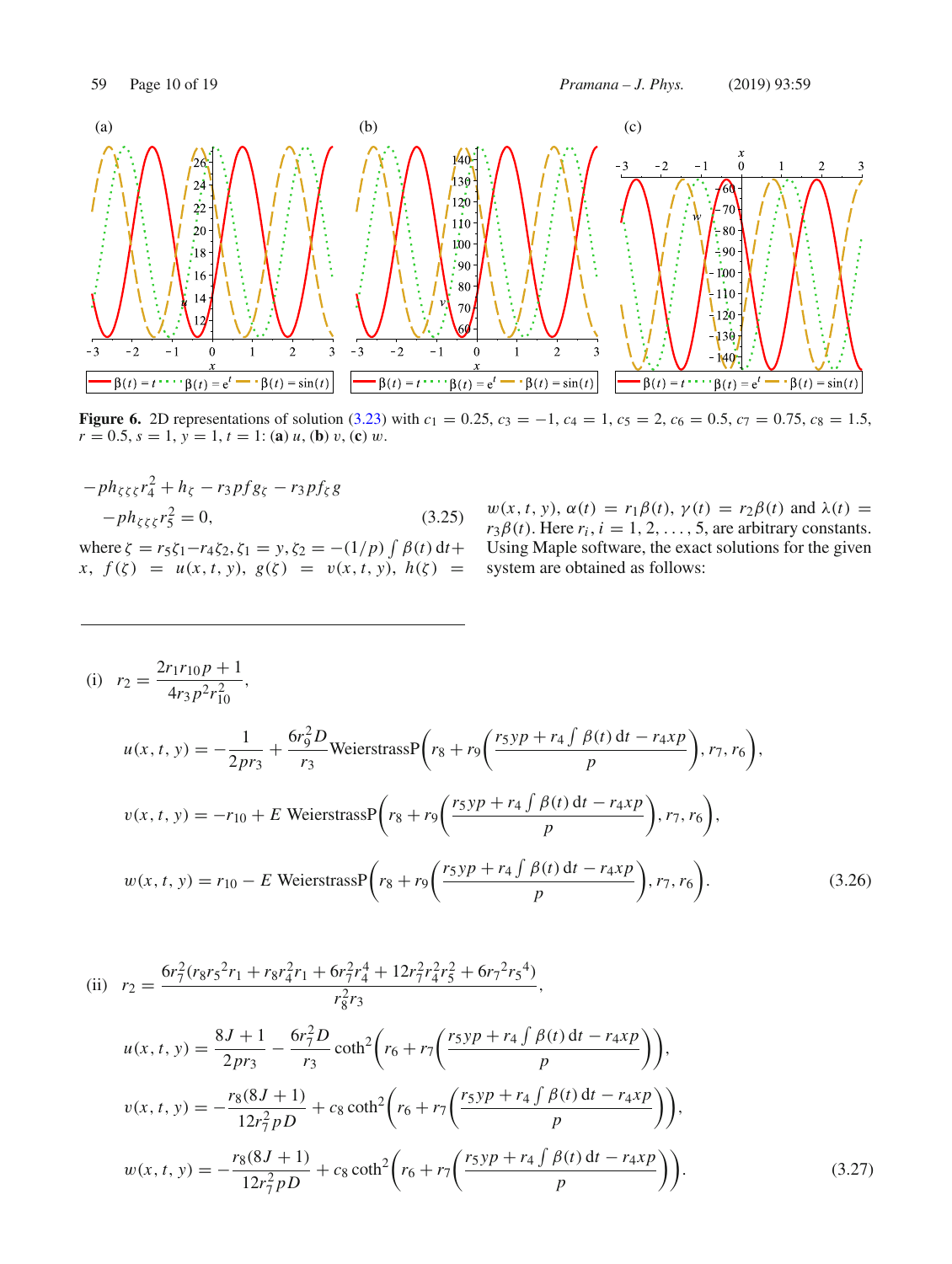*Pramana – J. Phys.* (2019) 93:59 Page 11 of 19 59

(iii) 
$$
r_2 = \frac{6r_7^2(r_8r_5^2r_1 + r_8r_4^2r_1 + 6r_7^2r_4^4 + 12r_7^2r_4^2r_5^2 + 6r_7^2r_5^4)}{r_8^2r_3},
$$
  
\n
$$
u(x, t, y) = -\frac{4J + 1}{2pr_3} + \frac{6r_7^2D}{r_3}\sec^2\left(r_6 + r_7\left(\frac{r_5yp + r_4\int \beta(t) dt - r_4xp}{p}\right)\right),
$$
  
\n
$$
v(x, t, y) = -\frac{r_8(4J + 1)}{12r_7^2p} + r_8\sec^2\left(r_6 + r_7\left(\frac{r_5yp + r_4\int \beta(t) dt - r_4xp}{p}\right)\right),
$$
  
\n
$$
w(x, t, y) = \frac{r_8(4J + 1)}{12r_7^2p} - r_8\sec^2\left(r_6 + r_7\left(\frac{r_5yp + r_4\int \beta(t) dt - r_4xp}{p}\right)\right).
$$
  
\n(3.28)

(iv) 
$$
r_2 = \frac{6r_7^2(r_8r_5^2r_1 + r_8r_4^2r_1 + 6r_7^2r_4^4 + 12r_7^2r_4^2r_5^2 + 6r_7^2r_5^4)}{r_8^2r_3},
$$
  
\n
$$
u(x, t, y) = \frac{8J - 1}{2pr_3} + \frac{6r_7^2D}{r_3}\tan^2\left(r_6 + r_7\left(\frac{r_5yp + r_4\int \beta(t) dt - r_4xp}{p}\right)\right),
$$
  
\n
$$
v(x, t, y) = \frac{r_8(8J - 1)}{12r_7^2p} + r_8\tan^2\left(r_6 + r_7\left(\frac{r_5yp + r_4\int \beta(t) dt - r_4xp}{p}\right)\right),
$$
  
\n
$$
w(x, t, y) = -\frac{r_8(8J - 1)}{12r_7^2p} - r_8\tan^2\left(r_6 + r_7\left(\frac{r_5yp + r_4\int \beta(t) dt - r_4xp}{p}\right)\right).
$$
  
\n(3.29)

# Here

$$
D = (r_4^2 + r_5^2),
$$
  
\n
$$
E = (12r_{10}pr_9^2r_5^2 + 12r_{10}pr_9^2r_4^2),
$$
  
\n
$$
J = r_7^2r_4^2p + r_7^2r_5^2p,
$$
\n(3.30)

where  $r_i$  are arbitrary constants.

Solutions (3.26) and (3.29) are presented graphically for various parametric values. Figures 7a–7c and 8a– 8c show the representation of 3D plots for  $\beta(t) = t$  and  $\beta(t) = e^t$ , respectively, and give singular soliton profile. The effect of function  $\beta(t)$  is shown in figures 9a–9c and 10a–10c.

The graphical representation of other solutions given in eqs  $(3.27)$  and  $(3.28)$  reflects the singular nature which is similar to solutions  $(3.26)$  and  $(3.29)$ . Similarly, other solutions (3.20)–(3.22) also follow singular soliton structure.

In recent years, it has been proved that the nonlinear PDEs possess the soliton-type exact solutions and there is a probability to derive lump solutions for linear and nonlinear PDEs. Lump solutions are recognised as a special type of exact solutions with hidden vital physical information. Recently, the Hirota bilinear method [26–30] is proposed to find lump solutions of nonlinear PDEs. There are reports [31,32] devoted to the interaction of lump solutions with kinks and solitons for nonlinear PDEs.



**Figure 7.** Singular soliton solution (3.26) with  $r_1 = 0.25$ ,  $r_3 = 1$ ,  $r_4 = 2$ ,  $r_5 = 1$ ,  $r_6 = 0.5$ ,  $r_7 = 0.25$ ,  $r_8 = 0.5$ ,  $r_9 = 0.75$ ,  $r_{10} = 1.5, p = 2, y = 1, \beta(t) = t$ : (**a**) *u*, (**b**) *v*, (**c**) *w*.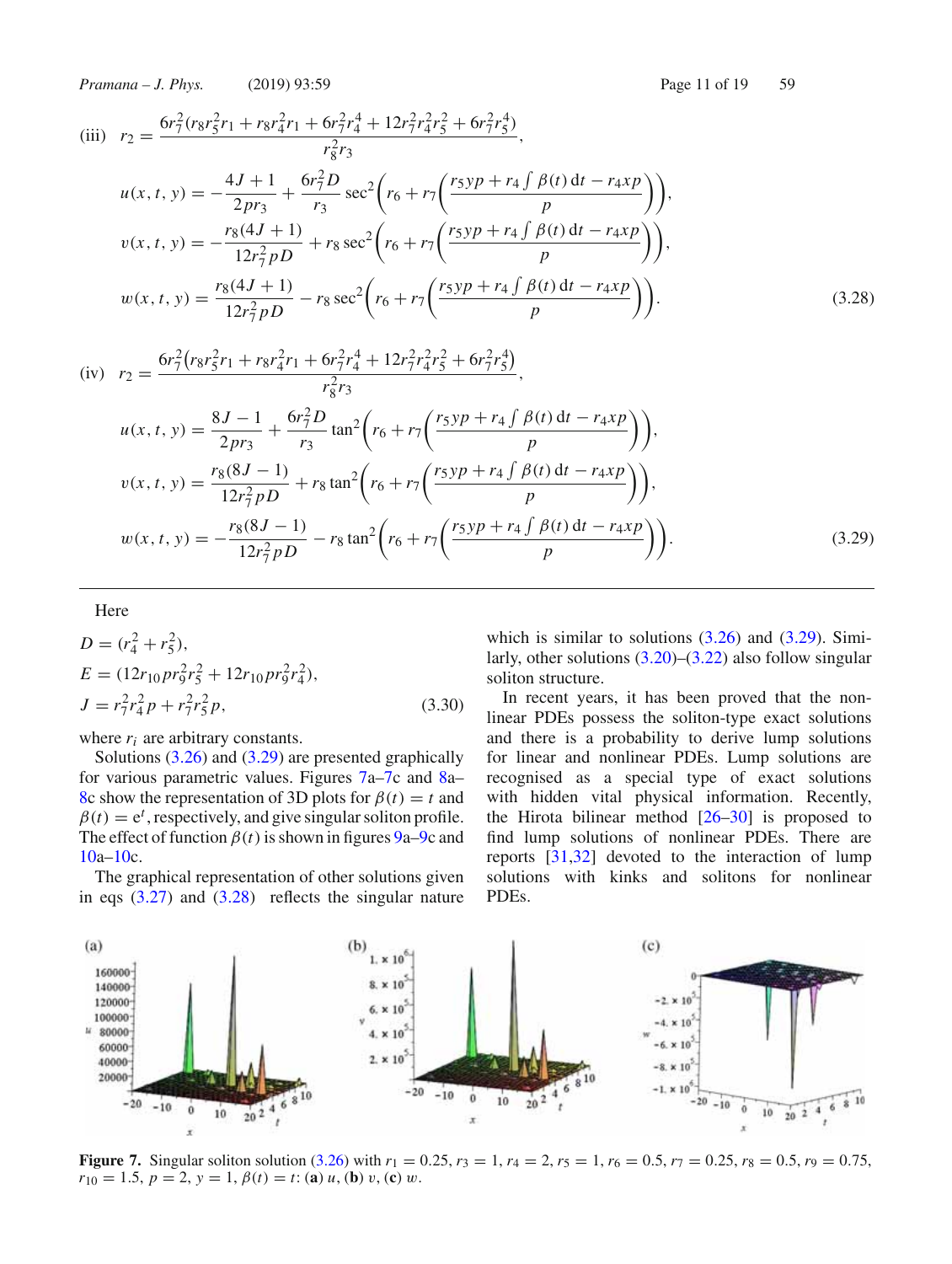

**Figure 8.** Singular soliton solution (3.29) with  $r_1 = 0.25$ ,  $r_3 = 1$ ,  $r_4 = 2$ ,  $r_5 = 1$ ,  $r_6 = 0.5$ ,  $r_7 = 0.25$ ,  $r_8 = 0.5$ ,  $r_9 = 0.75$ ,  $r_{10} = 1.5, p = 2, y = 1, \beta(t) = e^t$ : (**a**) *u*, (**b**) *v*, (**c**) *w*.



**Figure 9.** Effect of parameter  $\beta(t)$  on the profile of solution (3.26) with  $r_1 = 0.25$ ,  $r_3 = 1$ ,  $r_4 = 2$ ,  $r_5 = 1$ ,  $r_6 = 0.5$ ,  $r_7 = 0.25$ ,  $r_8 = 0.5$ ,  $r_9 = 0.75$ ,  $r_{10} = 1.5$ ,  $p = 2$ ,  $y = 1$ ,  $t = 1$ : (**a**)  $u$ , (**b**)  $v$ , (**c**)  $w$ .



**Figure 10.** 2D profile of soliton solution (3.29) with  $r_1 = 0.25$ ,  $r_3 = 1$ ,  $r_4 = 2$ ,  $r_5 = 1$ ,  $r_6 = 0.5$ ,  $r_7 = 0.25$ ,  $r_8 = 0.5$ ,  $r_9 = 0.75$ ,  $r_{10} = 1.5$ ,  $p = 2$ ,  $y = 1$ ,  $t = 1$ : (**a**)  $u$ , (**b**)  $v$ , (**c**)  $w$ .

3.5 *Vector field*  $\Gamma_1$ 

In this case, the solutions are constructed by using Maple software as follows:

$$
\alpha(t) = s_1 \beta(t), \ \gamma(t) = s_2 \beta(t), \ \lambda(t) = s_3 \beta(t),
$$

$$
s_2 = \frac{6s_7^2 s_1 s_9 + 6s_7^4 + 12s_7^2 s_8^2 + s_8^2 c_1 s_9 + 6s_8^4}{s_9^2 s_3},
$$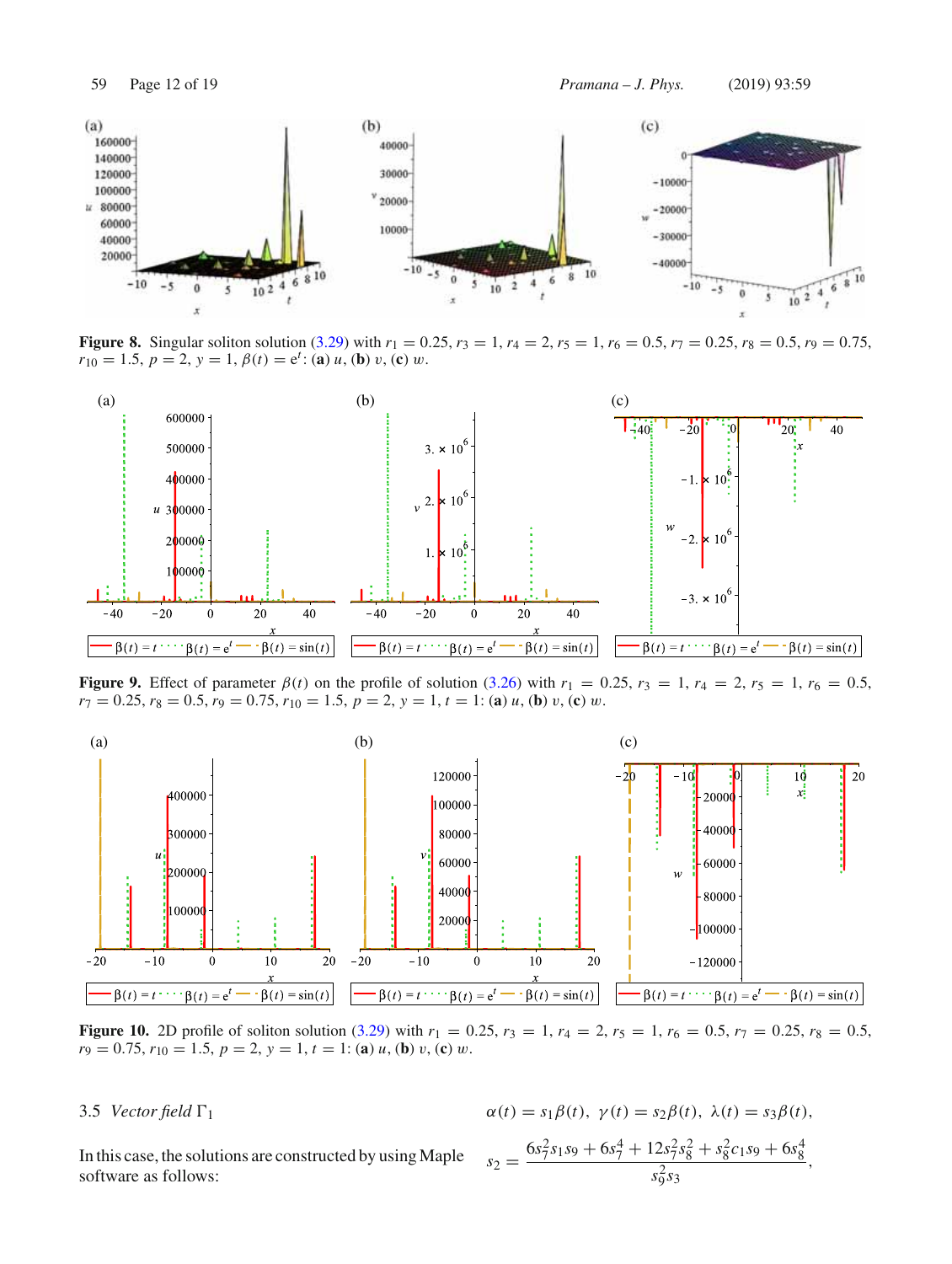$$
u(x, t, y)
$$
  
=  $\frac{6(s_8^2 + s_7^2) \text{ WeierstrassP}(s_6 + s_7x + s_8y, s_5, s_4)}{s_3}$ ,  

$$
v(x, t, y) = s_9 \text{ WeierstrassP}(s_6 + s_7x + s_8y, s_5, s_4),
$$
  

$$
w(x, t, y) = -s_9 \text{ WeierstrassP}(s_6 + s_7x + s_8y, s_5, s_4),
$$
  
(3.31)

where  $s_i$ ,  $i = 1, 2, \ldots, 9$ , are arbitrary constants.

*Remark.* When  $\alpha(t)$ ,  $\beta(t)$ ,  $\gamma(t)$  and  $\lambda(t)$  are constant functions, then solutions  $(3.18)$ – $(3.23)$  and  $(3.26)$ – (3.29) reflect similar type of solutions obtained for constant coefficients ncZK system [22–24]. Also, the given system with constant coefficients is investigated for time-fractional form in [33]. The solutions presented in  $[33]$  can be similar to our solutions  $(3.18)$ – $(3.20)$  in the present analysis with  $\beta(t) = 1$  if time-fractional order  $\alpha = 1$  is considered.

### **4. Nonlinear self-adjointness and conservation laws**

In the theory of nonlinear systems, the integrability of PDEs is judged by the existence of conservation laws [1,34,35]. The local conservation laws for the system possessing Lagrangian have been derived by applying the Noether's theorem  $[1,35]$  whereas the adjoint invariance condition provides conservation laws for systems having no Lagrangian formulation [36]. Nonlinear self-adjointness algorithm [12,13] has been proposed to construct the conservation laws for nonlinearly selfadjoint differential equations. Recently, an approach for finding the conservation laws by utilising both symmetries and adjoint symmetries has been reported, and it is applicable to all PDEs in spite of the existence of a Lagrangian [37,38]. Here, we use the concept of nonlinear self-adjointness to prove that system (1.1) is nonlinear self-adjoint and consequently to derive conservation laws.

#### 4.1 *Nonlinear self-adjointness*

This subsection deals with the stepwise procedure to prove nonlinear self-adjointness for system (1.1). For this, the formal Lagrangian [12] for the ncZK system is considered as follows:

$$
L = a(x, t, y)(u_t + \alpha(t)(uv_x + u_x v)
$$
  
+  $\gamma(t)(vw_x + v_x w) + \beta(t)(u_{xxx} + u_{xyy}))$   
+  $b(x, t, y)(v_t + \lambda(t)(wu_x + w_x u)$   
+  $\beta(t)(v_{xxx} + v_{xyy}))$ 

+ 
$$
c(x, t, y)(w_t + \lambda(t)(uv_x + u_x v)
$$
  
+  $\beta(t)(w_{xxx} + w_{x,y,y})),$  (4.1)

where  $a(x, t, y)$ ,  $b(x, t, y)$  and  $c(x, t, y)$  are the new dependent variables. Adjoint equations for system (1.1) can be determined using the following expressions:

$$
\Xi_1^* = \frac{\delta L}{\delta u} = 0, \ \ \Xi_2^* = \frac{\delta L}{\delta v} = 0, \ \ \Xi_3^* = \frac{\delta L}{\delta w} = 0, \ \ (4.2)
$$

where  $\delta/\delta u$ ,  $\delta/\delta v$  and  $\delta/\delta w$  are the variational derivatives defined as follows:

$$
\frac{\delta}{\delta u} = \frac{\partial}{\partial u} - D_t \frac{\partial}{\partial u_t} - D_x \frac{\partial}{\partial u_x} - D_y \frac{\partial}{\partial u_y} \n- D_{xxx} \frac{\partial}{\partial u_{xxx}} - D_{xyy} \frac{\partial}{\partial u_{xyy}}, \n\frac{\delta}{\delta v} = \frac{\partial}{\partial v} - D_t \frac{\partial}{\partial v_t} - D_x \frac{\partial}{\partial v_x} - D_y \frac{\partial}{\partial v_y} \n- D_{xxx} \frac{\partial}{\partial v_{xxx}} - D_{xyy} \frac{\partial}{\partial v_{xyy}}, \n\frac{\delta}{\delta w} = \frac{\partial}{\partial w} - D_t \frac{\partial}{\partial w_t} - D_x \frac{\partial}{\partial w_x} - D_y \frac{\partial}{\partial w_y} \n- D_{xxx} \frac{\partial}{\partial w_{xxx}} - D_{xyy} \frac{\partial}{\partial w_{xyy}}.
$$
\n(4.3)

From eq. (4.2), adjoint equations for the ncZK system (1.1) read as follows:

$$
\begin{aligned}\n\Xi_1^* &= -a_x \alpha(t)v - b_x \lambda(t)w - c_x \lambda(t)v - a_t \\
&- a_{xxx} \beta(t) - a_{xyy} \beta(t) = 0, \\
\Xi_2^* &= -a_x \alpha(t)u - a_x \gamma(t)w - c_x \lambda(t)u - b_t \\
&- b_{xxx} \beta(t) - b_{xyy} \beta(t) = 0, \\
\Xi_3^* &= -a_x \gamma(t)v - b_x \lambda(t)u - c_t \\
&- c_{xxx} \beta(t) - c_{xyy} \beta(t) = 0.\n\end{aligned}\n\tag{4.4}
$$

The ncZK system  $(1.1)$  is said to be nonlinear selfadjoint if the adjoint equations (4.4) with substitutions of

$$
a(x, t, y) = \phi_1(x, t, y, u, v, w),
$$
  
\n
$$
b(x, t, y) = \phi_2(x, t, y, u, v, w),
$$
  
\n
$$
c(x, t, y) = \phi_3(x, t, y, u, v, w)
$$
\n(4.5)

satisfy the equations

$$
\begin{aligned} \n\Xi_1^*|_{(4.5)} &= \Lambda_1 \Xi_1 + \Lambda_2 \Xi_2 + \Lambda_3 \Xi_3, \\ \n\Xi_2^*|_{(4.5)} &= \Lambda_4 \Xi_1 + \Lambda_5 \Xi_2 + \Lambda_6 \Xi_3, \\ \n\Xi_3^*|_{(4.5)} &= \Lambda_7 \Xi_1 + \Lambda_8 \Xi_2 + \Lambda_9 \Xi_3 \n\end{aligned} \tag{4.6}
$$

for all the solutions of *u*, *v* and *w*. Here  $\Lambda_i$ , *i* = 1, 2,..., 9, are the undetermined coefficients and the functions  $\phi_i(x, t, y, u, v, w) \neq 0$ , simultaneously,  $i =$ 1, 2, 3.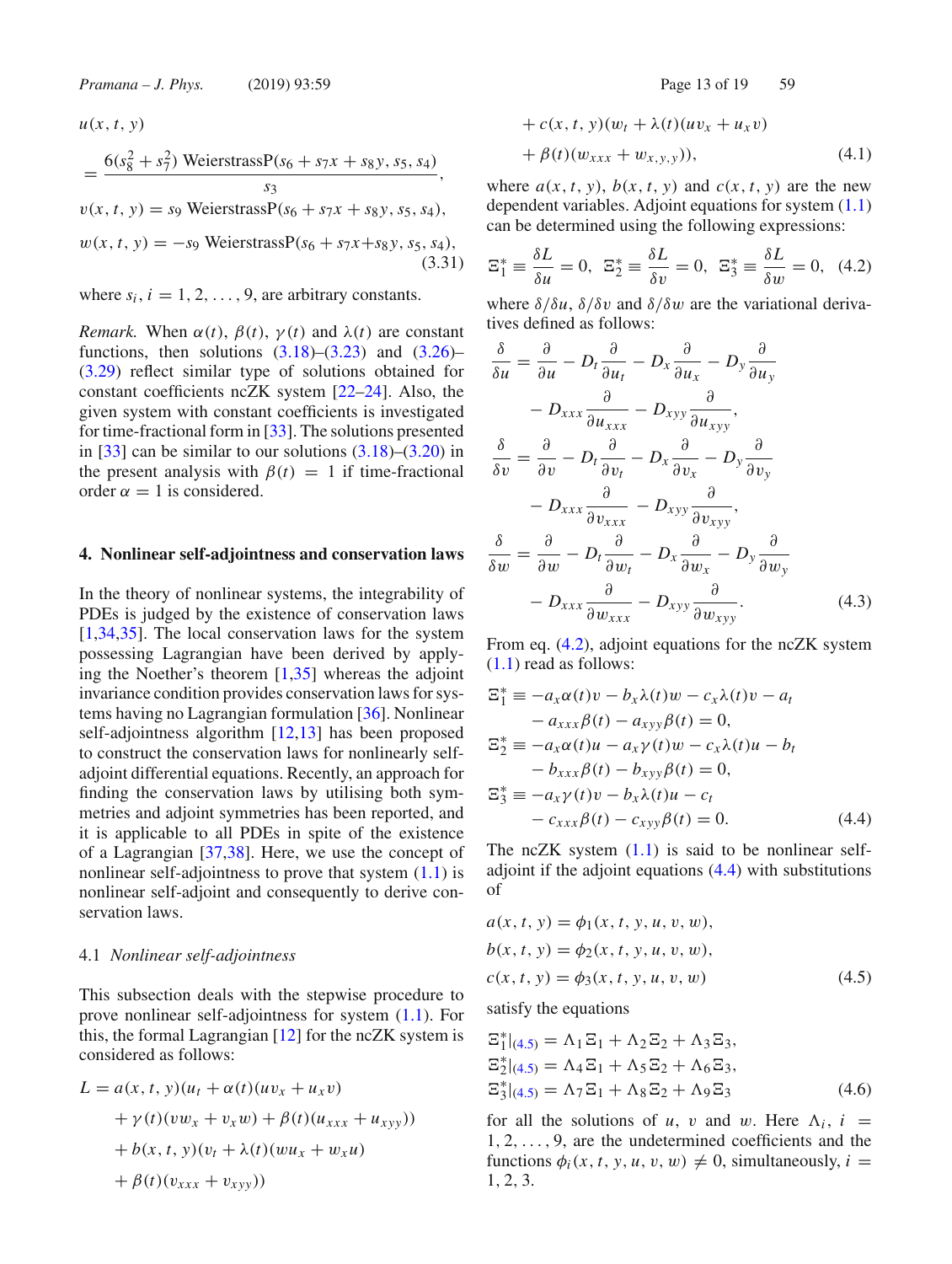By equating the coefficients of all possible derivatives of  $u$ ,  $v$  and  $w$  from eqs  $(4.6)$ , the determining equations are obtained. Then, the solution of determining equations with the aid of Maple software is found for  $\phi_i$  as follows:

$$
\phi_1(x, t, y, u, v, w) = F_1(y), \n\phi_2(x, t, y, u, v, w) = F_2(y), \n\phi_3(x, t, y, u, v, w) = F_3(y),
$$
\n(4.7)

where  $F_1(y)$ ,  $F_2(y)$  and  $F_3(y)$  are arbitrary functions of *y*.

# 4.2 *Conservation laws*

This subsection presents the way to derive conservation laws for the ncZK system  $(1.1)$  by applying the new conservation theorem. Conserved quantities corresponding to symmetries in eq.  $(2.7)$  can be found by using the following theorem.

**Theorem 4.1 [12].** *Any symmetry given in eq.*  $(2.7)$  *for the ncZK system* (1.1) *as well as adjoint equations* (4.4) *gives conservation laws using*  $D_t \Psi^1 + D_x \Psi^2 + D_y \Psi^3 =$ 0*. Here*  $\Psi^i$ *, for*  $i = 1, 2, 3$ *, represent the conserved vector components as follows*:

$$
\Psi^{1} = \xi_{1}L + W^{1} \frac{\partial L}{\partial u_{t}} + W^{2} \frac{\partial L}{\partial v_{t}} + W^{3} \frac{\partial L}{\partial w_{t}},
$$
  
\n
$$
\Psi^{2} = \xi_{2}L + W^{1} \left( \frac{\partial L}{\partial u_{x}} + D_{yy} \left( \frac{\partial L}{\partial u_{xyy}} \right) \right)
$$
  
\n
$$
+ D_{xx} \left( \frac{\partial L}{\partial u_{xxx}} \right) - D_{x} (W^{1}) D_{x} \left( \frac{\partial L}{\partial u_{xxx}} \right)
$$
  
\n
$$
- D_{y} (W^{1}) D_{y} \left( \frac{\partial L}{\partial u_{xyy}} \right) + D_{xx} (W^{1}) \left( \frac{\partial L}{\partial u_{xxx}} \right)
$$
  
\n
$$
+ D_{yy} (W^{1}) \left( \frac{\partial L}{\partial u_{xyy}} \right) + W^{2} \left( \frac{\partial L}{\partial v_{x}} + D_{yy} \left( \frac{\partial L}{\partial v_{xyy}} \right) \right)
$$
  
\n
$$
+ D_{xx} \left( \frac{\partial L}{\partial v_{xxx}} \right) - D_{x} (W^{2}) D_{x} \left( \frac{\partial L}{\partial v_{xxx}} \right)
$$
  
\n
$$
+ D_{y} (W^{2}) \left( - D_{y} \left( \frac{\partial L}{\partial v_{xyy}} \right) \right)
$$
  
\n
$$
+ D_{xx} (W^{2}) \left( \frac{\partial L}{\partial v_{xxx}} \right) + D_{yy} (W^{2}) \left( \frac{\partial L}{\partial v_{xyy}} \right)
$$
  
\n
$$
+ W^{3} \left( \frac{\partial L}{\partial w_{x}} + D_{yy} \left( \frac{\partial L}{\partial w_{xyy}} \right) + D_{xx} \left( \frac{\partial L}{\partial w_{xxx}} \right) \right)
$$
  
\n
$$
- D_{x} (W^{3}) D_{x} \left( \frac{\partial L}{\partial w_{xxx}} \right) - D_{y} (W^{3}) D_{y} \left( \frac{\partial L}{\partial w_{xyy}} \right)
$$
  
\n
$$
+ D_{xx} (W^{3}) \left( \frac{\partial L}{\partial w_{xxx}} \right) + D_{yy} (W^{3}) \left( \frac{\partial L}{\
$$

59 Page 14 of 19 *Pramana – J. Phys.* (2019) 93:59

$$
\Psi^{3} = \xi_{3}L + W^{1}\left(D_{yx}\left(\frac{\partial L}{\partial u_{yyx}}\right) + D_{xy}\left(\frac{\partial L}{\partial u_{yxy}}\right)\right) \n- D_{y}(W^{1})D_{x}\left(\frac{\partial L}{\partial u_{yyx}}\right) - D_{x}(W^{1})D_{y}\left(\frac{\partial L}{\partial u_{yxy}}\right) \n+ D_{xy}(W^{1})\left(\frac{\partial L}{\partial u_{yxy}}\right) + D_{yx}(W^{1})\left(\frac{\partial L}{\partial u_{yyx}}\right) \n+ W^{2}\left(D_{yx}\left(\frac{\partial L}{\partial v_{yyx}}\right) + D_{xy}\left(\frac{\partial L}{\partial v_{yxy}}\right)\right) \n- D_{y}(W^{2})D_{x}\left(\frac{\partial L}{\partial v_{yyx}}\right) - D_{x}(W^{2})D_{y}\left(\frac{\partial L}{\partial v_{yxy}}\right) \n+ D_{xy}(W^{2})\left(\frac{\partial L}{\partial v_{yxy}}\right) + D_{yx}(W^{2})\left(\frac{\partial L}{\partial v_{yyx}}\right) \n+ W^{3}\left(D_{yx}\left(\frac{\partial L}{\partial w_{yyx}}\right) + D_{xy}\left(\frac{\partial L}{\partial w_{yxy}}\right)\right) \n- D_{y}(W^{3})D_{x}\left(\frac{\partial L}{\partial w_{yxy}}\right) - D_{x}(W^{3})D_{y}\left(\frac{\partial L}{\partial w_{yxy}}\right) \n+ D_{xy}(W^{3})\left(\frac{\partial L}{\partial w_{yxy}}\right) + D_{yx}(W^{3})\left(\frac{\partial L}{\partial w_{yyx}}\right),
$$
\n(4.8)

*where*  $W^1 = \eta_1 - \xi_1 u_t - \xi_2 u_x - \xi_3 u_y$ ,  $W^2 = \eta_1 - \xi_2 u_x - \xi_3 u_y$  $\xi_1v_t - \xi_2v_x - \xi_3v_y$  *and*  $W^3 = \eta_1 - \xi_1w_t - \xi_2w_x - \xi_3w_y$ *are the Lie characteristic functions and the Lagrangian L is considered in the symmetric form for the mixed derivative terms, i.e. uxyy,* v*xyy and* w*xyy as follows*:

$$
L = a(x, t, y) \left( u_t + \alpha(t) (uv_x + u_x v) + \gamma(t) (vw_x + v_x w) + \beta(t) \left( u_{xxx} + \frac{1}{3} (u_{xyy} + u_{yxy} + u_{yyx}) \right) \right) + b(x, t, y) \left( v_t + \lambda(t) (wu_x + w_x u) + \beta(t) \left( v_{xxx} + \frac{1}{3} (v_{xyy} + v_{yxy} + v_{yyx}) \right) \right) + c(x, t, y) \left( w_t + \lambda(t) (uv_x + u_x v) + \beta(t) \left( w_{xxx} + \frac{1}{3} (w_{xyy} + w_{yxy} + w_{yyx}) \right) \right).
$$

The nonlinear self-adjointness substitutions (4.7) and the above theorem provide the conservation laws for the ncZK system in the following cases.

*Case* 1. For symmetry  $\Gamma_1 = \partial/\partial x$ , the Lie characteristic functions are  $W^1 = -u_x$ ,  $W^2 = -v_x$  and  $W^3 = -w_x$ . Thus, the conserved vector components in this case are obtained as follows: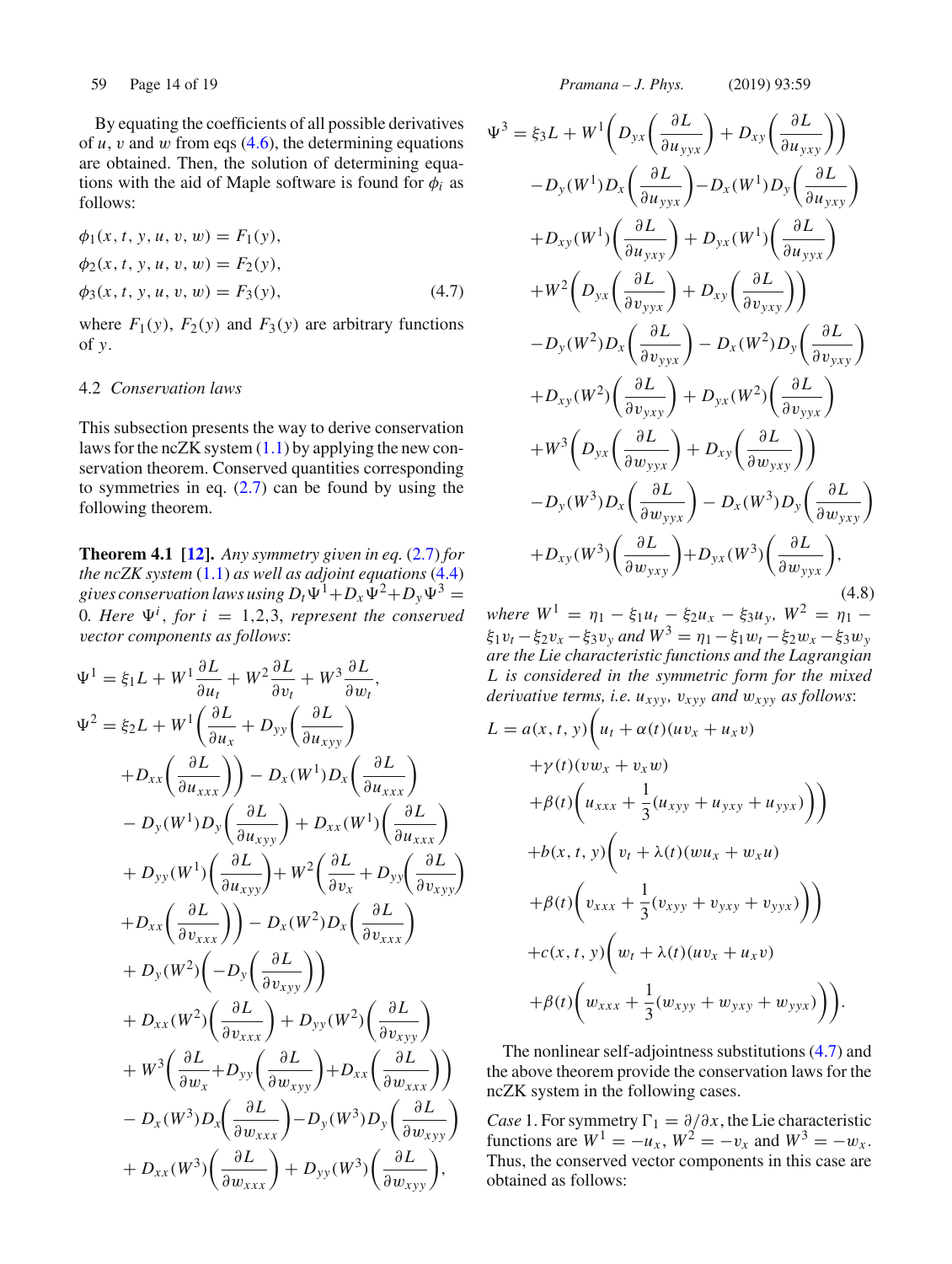*Pramana – J. Phys.* (2019) 93:59

$$
\Psi^{1} = -u_{x}F_{1} - v_{x}F_{2} - w_{x}F_{3},
$$
  
\n
$$
\Psi^{2} = \frac{1}{3}u_{t}F_{1} + \frac{1}{3}w_{t}F_{3} + \frac{1}{3}v_{t}F_{2} - \frac{1}{3}u_{x}F_{1yy}\beta(t)
$$
  
\n
$$
+ \frac{1}{3}u_{xy}F_{1y}\beta(t) - \frac{2}{3}F_{1}\alpha(t)uv_{x} - \frac{2}{3}F_{1}\alpha(t)u_{x}v
$$
  
\n
$$
- \frac{2}{3}F_{1}\gamma(t)vw_{x} - \frac{2}{3}F_{1}\gamma(t)v_{x}w - \frac{2}{3}F_{1}\beta(t)u_{xxx}
$$
  
\n
$$
- \frac{1}{3}v_{x}F_{2yy}\beta(t) + \frac{1}{3}v_{xy}F_{2y}\beta(t)
$$
  
\n
$$
- \frac{2}{3}F_{2}\lambda(t)wu_{x} - \frac{2}{3}F_{2}\lambda(t)w_{x}u - \frac{2}{3}F_{2}\beta(t)v_{xxx}
$$
  
\n
$$
- \frac{1}{3}w_{x}F_{3yy}\beta(t) + \frac{1}{3}w_{xy}F_{3y}\beta(t)
$$
  
\n
$$
- \frac{2}{3}F_{3}\lambda(t)uv_{x} - \frac{2}{3}F_{3}\lambda(t)u_{x}v - \frac{2}{3}F_{3}\beta(t)w_{xxx},
$$
  
\n
$$
\Psi^{3} = -\frac{1}{3}\beta(t)(-u_{xx}F_{1y} + 2u_{xxy}F_{1} - v_{xx}F_{2y} + 2v_{xxy}F_{2} - w_{xx}F_{3y} + 2w_{xxy}F_{3}).
$$
  
\n(4.9)

$$
+\frac{1}{3}u_{ty}F_{1y} + \frac{1}{3}w_{ty}F_{3y} - \frac{1}{3}v_tF_{2yy}
$$
  
\n
$$
-\frac{1}{3}u_tF_{1yy} - \frac{1}{3}w_tF_{3yy} + \frac{1}{3}v_{ty}F_{2,y}
$$
  
\n
$$
+\frac{1}{\beta(t)}((-u_t\lambda(t)v - v_t\lambda(t)u)F_3 + (-u_t\lambda(t)w - w_t\lambda(t)u)F_2)
$$
  
\n
$$
+\frac{1}{\beta(t)}(-u_t\alpha(t)v - v_t\gamma(t)w - w_t\gamma(t)v - v_t\gamma(t)v - v_t\alpha(t)u)F_1,
$$
  
\n
$$
\Psi^3 = \frac{1}{3}u_{tx}F_{1y} - \frac{2}{3}u_{txy}F_1 + \frac{1}{3}v_{tx}F_{2y} - \frac{2}{3}v_{txy}F_2 + \frac{1}{3}w_{tx}F_{3y}\frac{1}{\beta(t)} - \frac{2}{3}w_{txy}F_3.
$$
\n(4.10)

In this case, the divergence condition becomes

$$
D_t \Psi^1 + D_x \Psi^2 + D_y \Psi^3 = D_x \left( \frac{(-F_3 \lambda(t)uv - F_2 \lambda(t)wu + (-\alpha(t)uv - \gamma(t)vw)F_1)\beta'(t)}{\beta(t)^2} + \frac{\lambda'(t)uvF_3 + \lambda'(t)wuF_2 + (\alpha'(t)uv + \gamma'(t)vw)F_1}{\beta(t)} \right).
$$
(4.11)

By taking the terms of  $D_x$  in the left-hand side, we get

$$
D_t \Psi^1 + D_x \left( \Psi^2 - \frac{(-F_3 \lambda(t)uv - F_2 \lambda(t)wu + (-\alpha(t)uv - \gamma(t)vw)F_1)\beta'(t)}{\beta(t)^2} - \frac{\lambda'(t)uvF_3 + \lambda'(t)wuF_2 + (\alpha'(t)uv + \gamma'(t)vw)F_1}{\beta(t)} \right) + D_y \Psi^3 = 0.
$$
\n(4.12)

Here, the divergence condition  $D_t\Psi^1 + D_x\Psi^2 + D_x\Psi^2$  $D_y\Psi^3 = 0$  is satisfied using Maple software for all the solutions of the said system  $(1.1)$ .

*Case* 2. The symmetry  $\Gamma_2 = (1/\beta(t))(\partial/\partial t)$  with the Lie characteristic functions  $W^1 = -((1/\beta(t))u_t)$ ,  $W^2 = -((1/\beta(t))v_t)$  and  $W^3 = -((1/\beta(t))w_t)$  gives the following non-trivial conservation laws:

$$
\Psi^{1} = -\frac{u_{t}F_{1} + v_{t}F_{2} + w_{t}F_{3}}{\beta(t)},
$$
  

$$
\Psi^{2} = \left(-\frac{1}{3}w_{tyy} - w_{txx}\right)F_{3} + \left(-v_{txx} - \frac{1}{3}v_{tyy}\right)F_{2}
$$

$$
+ \left(-u_{txx} - \frac{1}{3}u_{tyy}\right)F_{1}
$$

Therefore, the components of conserved vectors are modified as follows:

$$
\tilde{\Psi}^{1} = \Psi^{1},
$$
\n
$$
\tilde{\Psi}^{2} = \frac{1}{3} u_{ty} F_{1y} - \frac{1}{3} w_{tyy} F_{3} - \frac{1}{3} w_{t} F_{3yy}
$$
\n
$$
- \frac{1}{3} v_{tyy} F_{2} - \frac{1}{3} u_{tyy} F_{1} + \frac{1}{3} w_{ty} F_{3y}
$$
\n
$$
- u_{txx} F_{1} - v_{txx} F_{2} - w_{txx} F_{3} + \frac{1}{3} v_{ty} F_{2y}
$$
\n
$$
- \frac{1}{3} v_{t} F_{2yy} + \frac{1}{\beta(t)} \Big( (-F_{1}\gamma'(t)v - F_{2}\lambda'(t)u - v_{t} F_{1}\gamma(t) - u_{t} F_{2}\lambda(t))w + \Big( -\frac{1}{3} (3F_{3}\lambda'(t) + 3F_{1}\alpha'(t))u - u_{t} F_{1}\alpha(t)
$$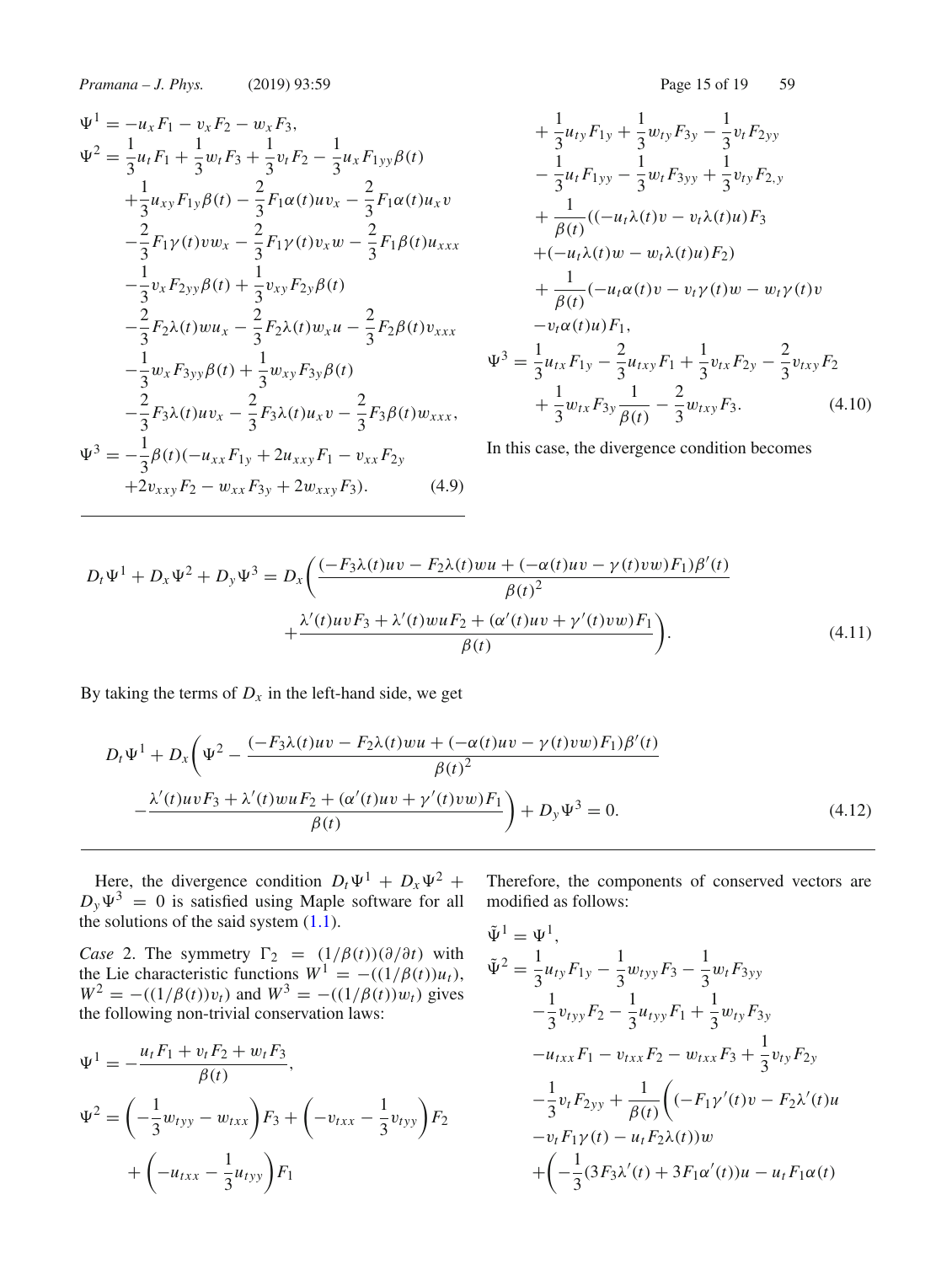$$
-u_t F_3 \lambda(t) - w_t F_1 \gamma(t) \bigg) v
$$
  

$$
- \frac{1}{3} (3v_t F_1 \alpha(t) + 3v_t F_3 \lambda(t) + 3w_t F_2 \lambda(t)) u \bigg)
$$
  

$$
- \frac{1}{3} u_t F_{1yy} + \frac{1}{\beta(t)^2} \bigg( (F_1 \beta'(t) \gamma(t) v + F_2 \beta'(t) \lambda(t) u) w - \frac{1}{3} (-3F_3 \beta'(t) \lambda(t) - 3F_1 \beta'(t) \alpha(t)) uv \bigg),
$$
  

$$
\tilde{\Psi}^3 = \Psi^3.
$$
 (4.13)

*Case* 3. The symmetry

$$
\Gamma_3 = x \frac{\partial}{\partial x} + y \frac{\partial}{\partial y} + \frac{3 \int \beta(t) dt}{\beta(t)} \frac{\partial}{\partial t}
$$

with

$$
W1 = -xux - yuy - \frac{3 \int \beta(t) dt}{\beta(t)} ut,
$$
  

$$
W2 = -xvx - yvy - \frac{3 \int \beta(t) dt}{\beta(t)} vt
$$

and

$$
W^3 = -xw_x - yw_y - \frac{3\int \beta(t) dt}{\beta(t)} w_t
$$

determines the following conservation laws:

$$
\Psi^{1} = -\frac{3 \int \beta(t) dt (u_{t}F_{1} + v_{t}F_{2} + w_{t}F_{3})}{\beta(t)}
$$
  
\n
$$
-y(F_{2}v_{y} + F_{3}w_{y} + F_{1}u_{y})
$$
  
\n
$$
-x(w_{x}F_{3} + v_{x}F_{2} + u_{x}F_{1}),
$$
  
\n
$$
\Psi^{2} = \left(-\frac{1}{3}(9w_{txx} + 3w_{tyy})F_{3}\right)
$$
  
\n
$$
-\frac{1}{3}(9v_{txx} + 3v_{tyy})F_{2} + v_{ty}F_{2y}
$$
  
\n
$$
-u_{t}F_{1yy} - v_{t}F_{2yy} - w_{t}F_{3yy} + u_{ty}F_{1y}
$$
  
\n
$$
+w_{ty}F_{3y} - \frac{1}{3}(9u_{txx} + 3u_{tyy})F_{1}
$$
  
\n
$$
+\frac{1}{\beta(t)}\left(-\frac{1}{3}(9u_{t}\lambda(t)v + 9v_{t}\lambda(t)u)F_{3}\right)
$$
  
\n
$$
-\frac{1}{3}(9v_{t}\alpha(t)u + 9u_{t}\alpha(t)v + 9w_{t}\gamma(t)v
$$
  
\n
$$
+9v_{t}\gamma(t)w)F_{1} - \frac{1}{3}(9w_{t}\lambda(t)u + 9u_{t}\lambda(t)w)F_{2}\right)\right)
$$
  
\n
$$
\times \left(\int \beta(t) dt\right) + \left(-\frac{1}{3}(2xw_{xxx} + 2w_{yy})
$$

+3yw<sub>xxy</sub> + 6w<sub>xx</sub> + yw<sub>yyy</sub>)F<sub>3</sub>  
\n
$$
-\frac{1}{3}(y_{yyy} + 2xu_{xxx}
$$
\n+3yu<sub>xxy</sub> + 2u<sub>yy</sub> + 6u<sub>xx</sub>)F<sub>1</sub>  
\n
$$
-\frac{1}{3}(3yv_{xxy} + yv_{yyy} + 6v_{xx}
$$
\n+2v<sub>yy</sub> + 2xv<sub>xxx</sub>)F<sub>2</sub> +  $\frac{1}{3}$ F<sub>1y</sub>yu<sub>yy</sub>  
\n
$$
+\frac{1}{3}
$$
F<sub>2y</sub>xv<sub>xy</sub> +  $\frac{1}{3}$ F<sub>2y</sub>yv<sub>yy</sub> -  $\frac{1}{3}$ xv<sub>x</sub>F<sub>2yy</sub>  
\n
$$
-\frac{1}{3}
$$
yu<sub>y</sub>F<sub>1yy</sub> -  $\frac{1}{3}$ xw<sub>x</sub>F<sub>3yy</sub> +  $\frac{1}{3}$ F<sub>1y</sub>xu<sub>xy</sub>  
\n
$$
+\frac{1}{3}
$$
F<sub>3y</sub>xw<sub>yy</sub> +  $\frac{1}{3}$ F<sub>1y</sub>u<sub>y</sub>  
\n
$$
-\frac{1}{3}
$$
yv<sub>y</sub>F<sub>2yy</sub> +  $\frac{1}{3}$ F<sub>1y</sub>u<sub>y</sub>  
\n
$$
-\frac{1}{3}
$$
yv<sub>y</sub>F<sub>2yy</sub> +  $\frac{1}{3}$ F<sub>1y</sub>u<sub>y</sub>  
\n
$$
-\frac{1}{3}
$$
(2xλ*(t)uv<sub>x</sub> + 3yu<sub>y</sub>x<sub>0</sub>) =  $\frac{1}{3}$ (2xλ*(t)uv<sub>x</sub> + 3yu<sub>y</sub>x<sub>0</sub>(t)v  
\n+2xλ*(t)u<sub>x</sub>v + 3yu<sub>y</sub>λ*(t)u*  
\n+2xλ*(t)u<sub>x</sub>v + 3yu<sub>y</sub>λ*(t)u*  
\n+2xλ*(t)u<sub>x</sub>v + 2xλ*****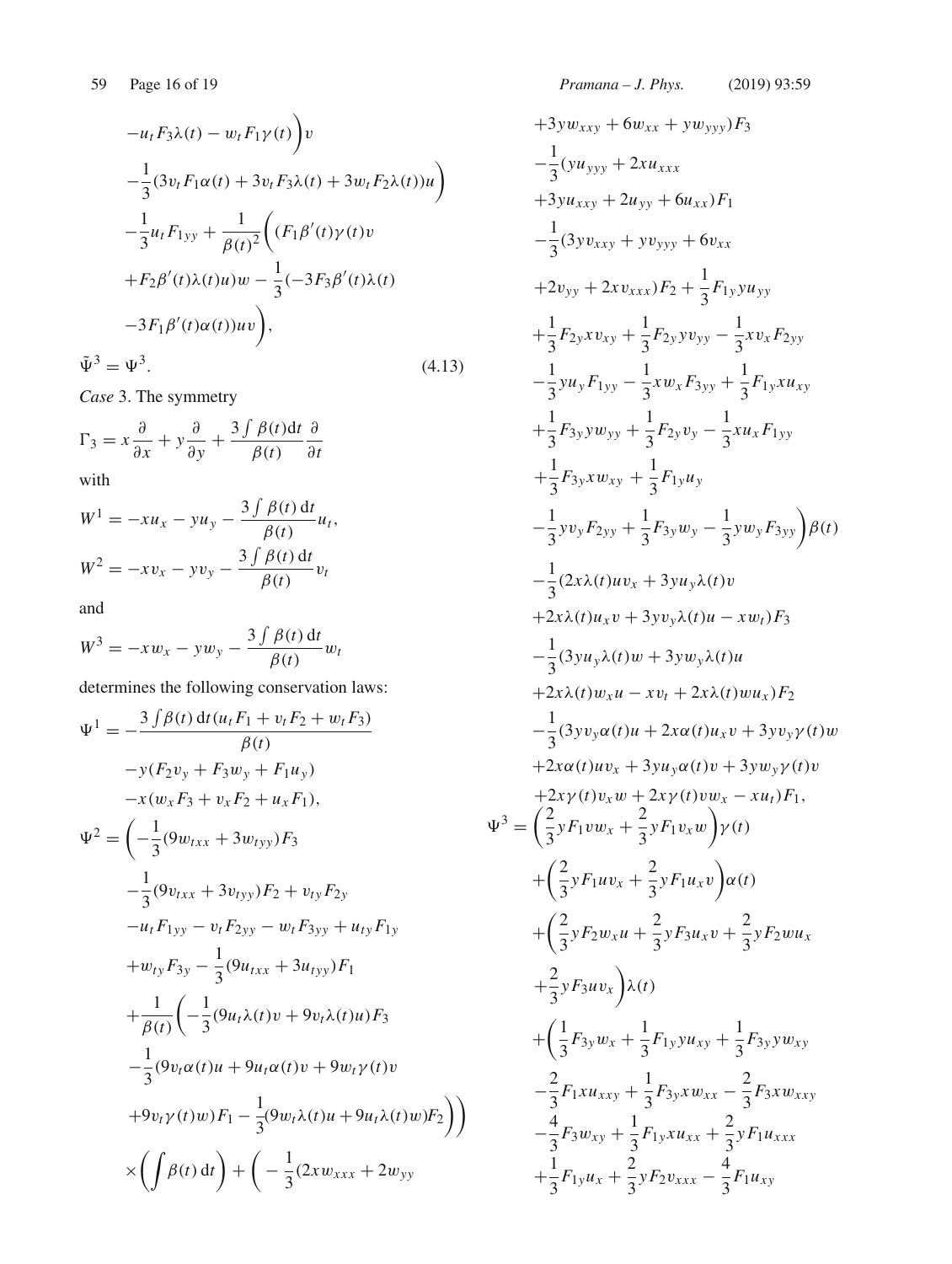*Pramana – J. Phys.* (2019) 93:59 Page 17 of 19 59

$$
+\frac{2}{3}yF_3w_{xxx} - \frac{4}{3}F_2v_{xy} + \frac{1}{3}F_{2y}xv_{xx}
$$
  
\n
$$
-\frac{2}{3}F_2xv_{xxy} + \frac{1}{3}F_{2y}yv_{xy} + \frac{1}{3}F_{2y}v_x\bigg)\beta(t)
$$
  
\n
$$
+\frac{2}{3}yF_2v_t + \frac{2}{3}yF_3w_t + \left(\int \beta(t)dt\right)
$$
  
\n
$$
\times (v_{tx}F_{2y} - 2w_{txy}F_3 + u_{tx}F_{1y})
$$
  
\n
$$
-2u_{txy}F_1 - 2v_{txy}F_2 + w_{tx}F_{3y}) + \frac{2}{3}yF_1u_t.
$$
\n(4.14)

The total divergence condition gives the following result:

$$
+\frac{1}{3}F_{1y}yu_{yy} - \frac{1}{3}xw_xF_{3yy} - \frac{1}{3}yF_1u_{yyy}
$$
  
+
$$
\frac{1}{3}F_{2y}xv_{xy} - \frac{1}{3}yw_yF_{3yy} + \frac{2}{3}F_1xu_{xyy}
$$
  
+
$$
\frac{1}{3}F_{3y}yw_{yy} - yF_2v_{xxy} - \frac{1}{3}xv_xF_{2yy}
$$
  
-
$$
\frac{1}{3}xu_xF_{1yy} + \frac{1}{3}F_{1y}xu_{xy} + \frac{2}{3}F_2xv_{xyy}
$$
  
-
$$
yF_3w_{xxy} - \frac{1}{3}yu_yF_{1yy} - \frac{1}{3}yF_2v_{yyy}
$$
  
-
$$
\frac{1}{3}yv_yF_{2yy} - \frac{1}{3}yF_3w_{yyy} - yF_1u_{xxy}
$$

$$
D_t \Psi^1 + D_x \Psi^2 + D_y \Psi^3
$$
  
= 
$$
D_x \left( \frac{((-3\alpha(t)uv - 3\gamma(t)vw)F_1 - 3F_2\lambda(t)wu)(\int \beta(t) dt)\beta'(t)}{\beta(t)^2} + \frac{(3\lambda'(t)uvF_3 + 3\lambda'(t)wuF_2 + (3\alpha'(t)uv + 3\gamma'(t)vw)F_1)(\int \beta(t) dt)}{\beta(t)} + 2F_2\lambda(t)wu + 2F_3\lambda(t)uv + (2\gamma(t)vw + 2\alpha(t)uv)F_1 \frac{-3F_3\lambda(t)uv}{\beta(t)^2} \right).
$$
(4.15)

Then the modified components of the conserved vectors are obtained as follows:

$$
\tilde{\Psi}^{1} = \Psi^{1},
$$
\n
$$
\tilde{\Psi}^{2} = x F_{3} w_{t} + x F_{1} u_{t} + x F_{2} v_{t}
$$
\n
$$
+ (-w_{tyy} F_{3} - 3w_{txx} F_{3} - w_{t} F_{3yy} - u_{t} F_{1yy} + w_{tyy} F_{3} + v_{tyy} F_{2y} + u_{tyy} F_{1y} - u_{tyy} F_{1}
$$
\n
$$
-3u_{txx} F_{1} - v_{t} F_{2yy} - 3v_{txx} F_{2}
$$
\n
$$
-v_{tyy} F_{2}) \left( \int \beta(t) dt \right)
$$
\n
$$
-y v_{y} F_{1} \alpha(t) u - y v_{y} F_{1} \gamma(t) w
$$
\n
$$
-y v_{y} F_{3} \lambda(t) u - y w_{y} F_{1} \gamma(t) v
$$
\n
$$
-y w_{y} F_{2} \lambda(t) u - y u_{y} F_{1} \alpha(t) v
$$
\n
$$
-2w_{y} F_{3} \lambda(t) v - y u_{y} F_{2} \lambda(t) w
$$
\n
$$
-2F_{2} \lambda(t) w u - 2F_{3} \lambda(t) u v
$$
\n
$$
-2F_{1} \gamma(t) v w - 2F_{1} \alpha(t) u v
$$
\n
$$
+ \left( \frac{1}{3} F_{1y} u_{y} - \frac{2}{3} F_{2} v_{yy} - \frac{2}{3} F_{3} w_{yy} - 2F_{1} u_{xx} - 2F_{3} w_{xx} + \frac{1}{3} F_{2y} v_{y} - \frac{2}{3} F_{1} u_{yy} - 2F_{2} v_{xx} + \frac{1}{3} F_{3y} w_{y} + \frac{1}{3} F_{2y} y_{y} y + \frac{2}{3} F_{3x} w_{xyy}
$$

$$
+\frac{1}{3}F_{3y}xw_{xy}\bigg)\beta(t) + \left(\frac{\int \beta(t) dt}{\beta(t)}\right)
$$
  
\n
$$
\times(-3F_{1}\alpha'(t)uv - 3F_{3}\lambda'(t)uv
$$
  
\n
$$
-3F_{2}\lambda'(t)wu - 3F_{1}\gamma'(t)vw - 3v_{t}F_{1}\alpha(t)u
$$
  
\n
$$
-3u_{t}F_{3}\lambda(t)v - 3v_{t}F_{1}\gamma(t)w - 3u_{t}F_{2}\lambda(t)w
$$
  
\n
$$
-3u_{t}F_{1}\gamma(t)v - 3w_{t}F_{2}\lambda(t)u
$$
  
\n
$$
-3u_{t}F_{1}\alpha(t)v - 3v_{t}F_{3}\lambda(t)u
$$
  
\n
$$
+\frac{(\int \beta(t) dt)(\beta'(t))}{\beta(t)^{2}}(3F_{3}\lambda(t)uv
$$
  
\n
$$
+3F_{1}\gamma(t)vw + 3F_{1}\alpha(t)uv + 3F_{2}\lambda(t)wu),
$$
  
\n
$$
\tilde{\Psi}^{3} = \Psi^{3}.
$$
  
\n(4.16)

*Case* 4. The symmetry  $\Gamma_4 = \partial/\partial y$  yields the following conserved vectors:

$$
\Psi^{1} = -u_{y}F_{1} - v_{y}F_{2} - w_{y}F_{3},
$$
  
\n
$$
\Psi^{2} = \left( \left( -w_{xxy} - \frac{1}{3}w_{yyy} \right) F_{3} + \left( -v_{xxy} - \frac{1}{3}v_{yyy} \right) F_{2} + \left( -u_{xxy} - \frac{1}{3}u_{yyy} \right) F_{1} + \frac{1}{3}w_{yy}F_{3y} - \frac{1}{3}v_{y}F_{2yy} - \frac{1}{3}u_{y}F_{1yy}
$$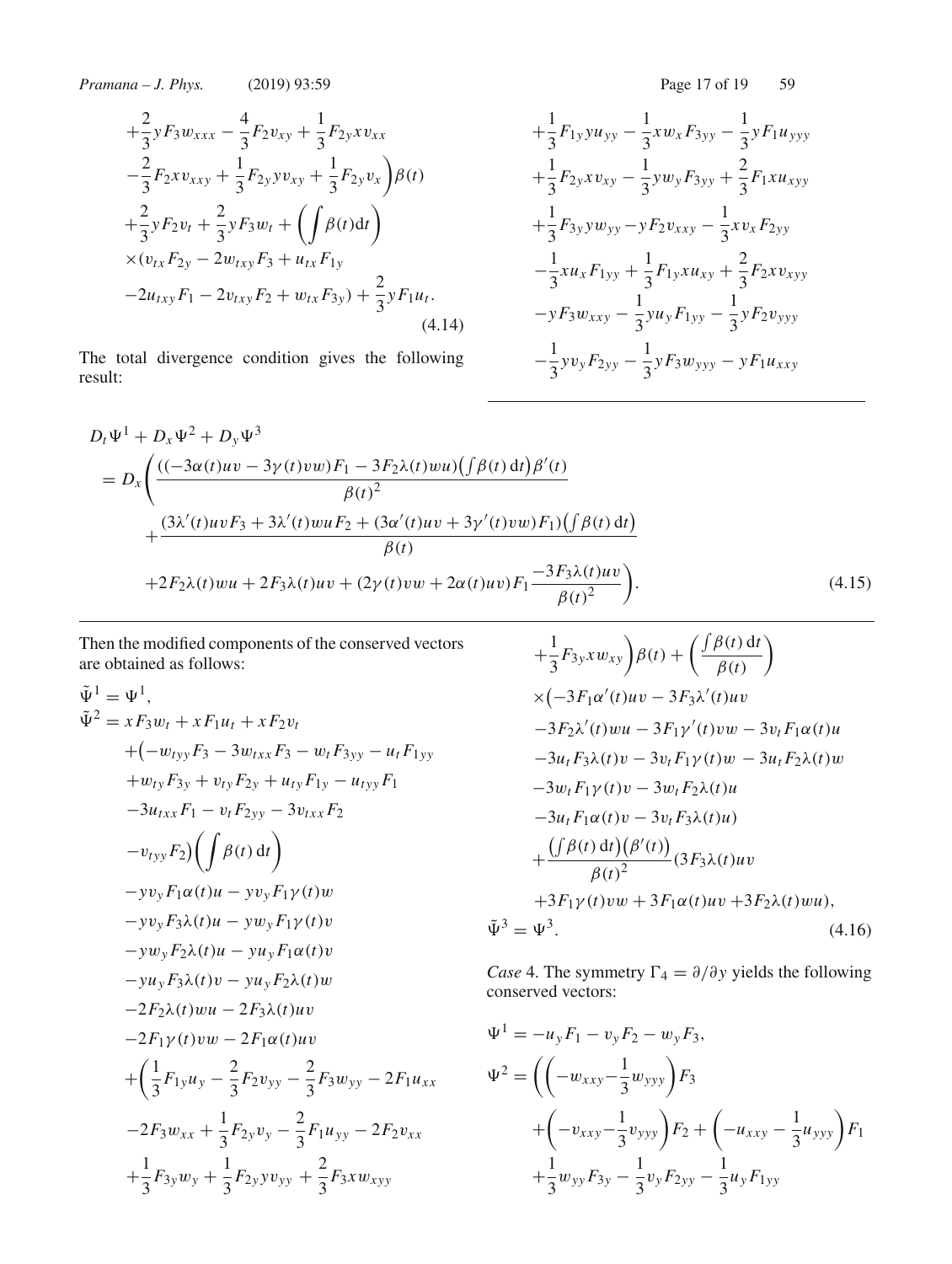$$
+\frac{1}{3}u_{yy}F_{1y} + \frac{1}{3}v_{yy}F_{2y} - \frac{1}{3}w_yF_{3yy}\rho(t) \n+(-u_y\lambda(t)v - v_y\lambda(t)u)F_3 \n+(-u_y\lambda(t)w - w_y\lambda(t)u)F_2 \n+(-w_y\gamma(t)v - v_y\alpha(t)u \n-v_y\gamma(t)w - u_y\alpha(t)v)F_1,
$$
\n
$$
\Psi^3 = \left(\frac{2}{3}F_1u_xv + \frac{2}{3}F_1uv_x\right)\alpha(t) \n+ \left(\frac{2}{3}F_1vw_x + \frac{2}{3}F_1v_xw\right)\gamma(t) \n+ \left(\frac{2}{3}F_2wu_x + \frac{2}{3}F_2w_xu + \frac{2}{3}F_3u_xv \n+ \frac{2}{3}F_3uv_x\right)\lambda(t) + \left(\frac{1}{3}u_{xy}F_{1y} + \frac{1}{3}v_{xy}F_{2y} \n+ \frac{2}{3}F_3w_{xxx} + \frac{2}{3}F_2v_{xxx} + \frac{2}{3}F_1u_{xxx} \n+ \frac{1}{3}w_{xy}F_{3y}\right)\beta(t) + \frac{2}{3}F_1u_t + \frac{2}{3}F_2v_t + \frac{2}{3}F_3w_t.
$$
\n(4.17)

The divergence condition yields the following expression:

$$
D_t \Psi^1 + D_x \Psi^2 + D_y \Psi^3
$$
  
=  $D_t (F_{1y}u + F_{2y}v + F_{3y}w)$   
+  $D_x ((F_{1y}\gamma(t)v + F_{2y}\lambda(t)u)w$   
+  $(F_{3y}\lambda(t) + F_{1y}\alpha(t))uv$   
+  $((w_{xx} + w_{yy})F_{3y} + (v_{xx} + v_{yy})F_{2y}$   
+  $(u_{yy} + u_{xx})F_{1y})\beta(t)$ ). (4.18)

Then the components of conserved vectors are changed as follows:

$$
\tilde{\Psi}^{1} = -F_{1}u_{y} - F_{2}v_{y} - F_{3}w_{y} - F_{1y}u - F_{2y}v - F_{3y}w,
$$
  
\n
$$
\tilde{\Psi}^{2} = (-v_{y}F_{3}u - F_{2y}wu - F_{3y}uv - u_{y}F_{3}v - u_{y}F_{2}w - w_{y}F_{2}u)\lambda(t)
$$
  
\n
$$
+(-v_{y}F_{1}u - u_{y}F_{1}v - F_{1y}uv)\alpha(t)
$$
  
\n
$$
+(-F_{1y}vw - w_{y}F_{1}v - v_{y}F_{1}w)\gamma(t)
$$
  
\n
$$
+(-\frac{2}{3}v_{yy}F_{2y} - \frac{1}{3}v_{y}F_{2yy} - F_{2y}v_{xx}
$$
  
\n
$$
-\frac{2}{3}w_{yy}F_{3y} - \frac{2}{3}u_{yy}F_{1y} - \frac{1}{3}w_{y}F_{3yy} - u_{xxy}F_{1}
$$
  
\n
$$
-\frac{1}{3}u_{yyy}F_{1} - \frac{1}{3}w_{yyy}F_{3} - F_{3y}w_{xx} - v_{xxy}F_{2}
$$

$$
-\frac{1}{3}u_yF_{1yy} - w_{xxy}F_3 - F_{1y}u_{xx} - \frac{1}{3}v_{yyy}F_2\bigg)\beta(t),
$$
  

$$
\tilde{\Psi}^3 = \Psi^3.
$$
 (4.19)

*Case* 5: For symmetry

$$
\Gamma_5 = u \frac{\partial}{\partial u} + v \frac{\partial}{\partial v} + w \frac{\partial}{\partial w},
$$

the conservation laws are determined as follows:

$$
\Psi^{1} = F_{1}u + vF_{2} + wF_{3},
$$
  
\n
$$
\Psi^{2} = (2F_{3}uv + 2F_{2}wu)\lambda(t)
$$
  
\n
$$
+ \left( \left( w_{xx} + \frac{1}{3}w_{yy} \right) F_{3} + \left( v_{xx} + \frac{1}{3}v_{yy} \right) F_{2} + \left( u_{xx} + \frac{1}{3}u_{yy} \right) F_{1} - \frac{1}{3}F_{3y}w_{y}
$$
  
\n
$$
- \frac{1}{3}F_{2y}v_{y} + \frac{1}{3}uF_{1yy} - \frac{1}{3}F_{1y}u_{y}
$$
  
\n
$$
+ \frac{1}{3}wF_{3yy} + \frac{1}{3}vF_{2yy} \right) \beta(t) + (2\gamma(t)vw
$$
  
\n
$$
+ 2\alpha(t)uv)F_{1},
$$
  
\n
$$
\Psi^{3} = -\frac{1}{3}\beta(t)(u_{x}F_{1y} - 2u_{xy}F_{1} + v_{x}F_{2y})
$$

 $-2v_{xy}F_2 + w_xF_{3y} - 2w_{xy}F_3$ . (4.20)

The total divergence condition has the following form:

$$
D_t \Psi^1 + D_x \Psi^2 + D_y \Psi^3 = D_x(((\gamma(t)w + \alpha(t)u)F_1 + uF_3\lambda(t))v + F_2\lambda(t)wu).
$$
 (4.21)

Then the conserved vectors are modified as follows:

$$
\tilde{\Psi}^{1} = \Psi^{1},
$$
\n
$$
\tilde{\Psi}^{2} = (uF_{2}w + uF_{3}v)\lambda(t)
$$
\n
$$
+ \left(-\frac{1}{3}u_{y}F_{1y} + u_{xx}F_{1} + \frac{1}{3}u_{yy}F_{1} + \frac{1}{3}uF_{1yy}\right)
$$
\n
$$
+ \frac{1}{3}vF_{2yy} - \frac{1}{3}v_{y}F_{2y} + v_{xx}F_{2} + \frac{1}{3}v_{yy}F_{2}
$$
\n
$$
+ \frac{1}{3}wF_{3yy} - \frac{1}{3}w_{y}F_{3y} + w_{xx}F_{3} + \frac{1}{3}w_{yy}F_{3}\right)\beta(t)
$$
\n
$$
+ uF_{1}\alpha(t)v + vF_{1}\gamma(t)w,
$$
\n
$$
\tilde{\Psi}^{3} = \Psi^{3}. \tag{4.22}
$$

# **5. Concluding remarks**

In this paper, we have presented an algorithm to find Lie symmetries, similarity solutions and conservation laws for the  $(2 + 1)$ -dimensional ncZK system with time-dependent coefficients  $\alpha(t)$ ,  $\beta(t)$ ,  $\lambda(t)$ ,  $\gamma(t)$ . The